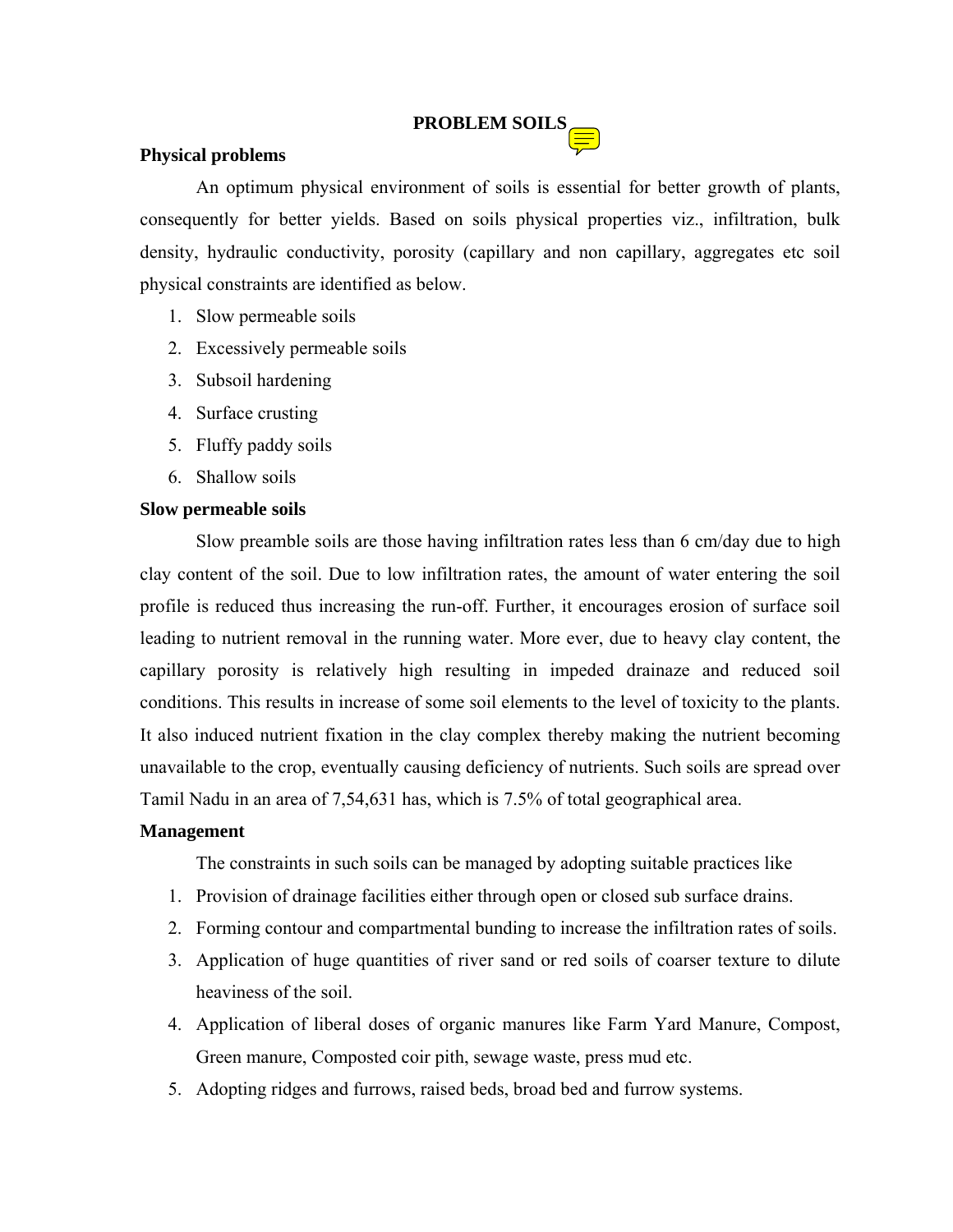6. Application of soil conditioners like H-concentrate, Vermiculite, Jalasakti etc to reduce run-off and soil erosion.

**Excessively Permeable Soils** Excessively permeable soils are those having high amount of sand exceeding 70- percent. Due to this, the soils are inert and unable to retain nutrient and water. These soils being devoid of finer particles and organic matter, the aggregates are weakly formed, the non-capillary pores dominating with very poor soil structure. Due to low retaining capacity of the soils, the fertilizer nutrients are also lost in the drainage water. These soils are spread over 24, 12, and 086 ha in Tamil Nadu (23:97% of total geographic area).

#### **Management**

The excessively preamble soils can be managed by adopting the techniques given below.

- 1. Compacting the field with 400kg stone roller (tar drum filled with 400 kg of sand or stones can also be used) 8-10 times at optimum moisture conditions.
- 2. Application of clay soil up to a level  $100$  t ha<sup>-1</sup> based on the severity of the problem and availability of clay materials.
- 3. Application of organic materials like farm yard manure, compost, press mud, sugar factory slurry, composted coir pith, sewage sludge etc.
- 4. Providing asphalt sheet, polythene sheets etc. below the soil surface to reduce the infiltration rate.
- 5. Crop rotation with green manure crops like Sunhemp, sesbania, daincha, kolinchi etc.

#### **Sub soil hardening /hard pan**

The sub soil hard pan in red soils in due to illuviation of clay to the sub soil horizon coupled with cementing action of oxides of Fe, Al and Calcium carbonate, which increases the soils bulk density to more than  $1.8 \text{ Mg m}^{-3}$ . Further, the hard pan can also develop due to continuous cultivation of crops using heavy develop due to continues cultivation of crops using heavy implements up to certain depth constantly. Besides, the higher exchangeable sodium content in black soils areas also result in compactness. All put together lowered the infiltration and percolation rates, nutrient movement and free air transport within the soils profile. It prevents root proliferation and limits the volume of soils available for nutrients uptake resulting in depleted, less fertile surface soil. Due to this, the contribution of sub soil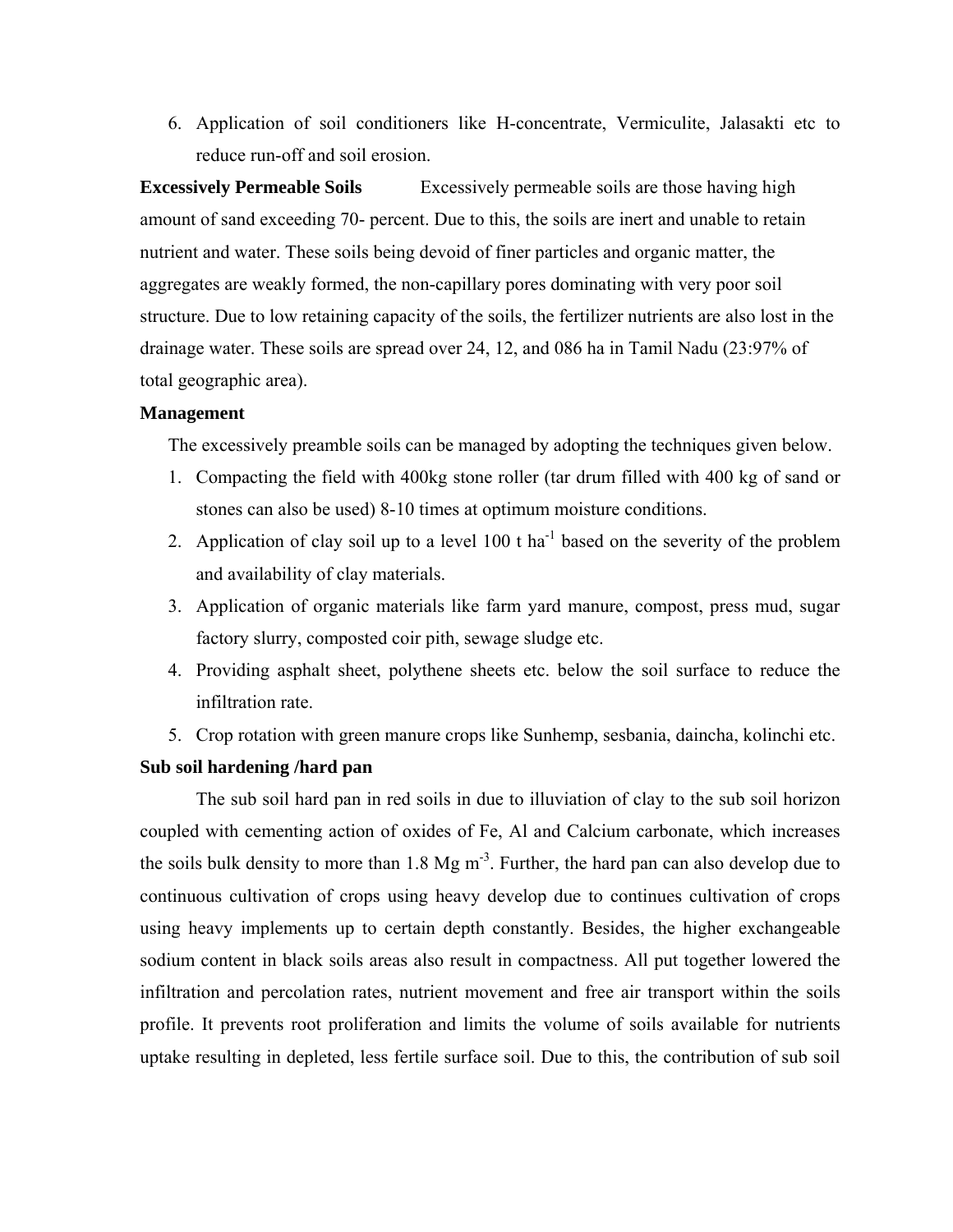fertility to crop growth is hampered. The area under this constraint is 10,54, 661 ha in Tamil Nadu (10: 48% TGA).

# **Management**

These soils are managed by adopting following practices

- 1. Ploughing the soil with chisel plough at 0.5m interval criss cross at 0.5m depth once in 2-3 years.
- 2. Application of organics to improve the aggregation and soil structure so as to prevent further movement of clay to the lower layers.
- 3. Deep ploughing of the field during summer season to open up the sub soils.
- 4. Cultivating deep rooted crops like tapioca, cotton so as to encourage natural breaking of the hard pan.
- 5. Raising deep rooted semi perennial crops like Mulberry, Jasmine, Match wood tree etc. can also help in opening up the sub surface hard pan.

# **Surface crusting**

Surface crusting is due to presence of colloidal oxides of iron and Aluminium in Alfisols which binds the soil particles under wet regimes. On drying it forms a hard mass on the surface. The ill effects of surface crusting are

- 1. Prevents germination of seeds
- 2. Retards/inhibits root growth.
- 3. Results in poor infiltration.
- 4. Accelerates surface run off
- 5. Creates poor aeration in the rhizosphere
- 6. Affects nodules formation in leguminous crops Area : 4,51,584 ha (4.49% TGA) in Tamil Nadu.

# **Management**

Surface crushing can be managed as below

- 1. When the soil is at optimum moisture regime, ploughing is to be given.
- 2. Lime at 2 t ha<sup>-1</sup> may be uniformly spread and another ploughing given for blending of amendment with the surface soil.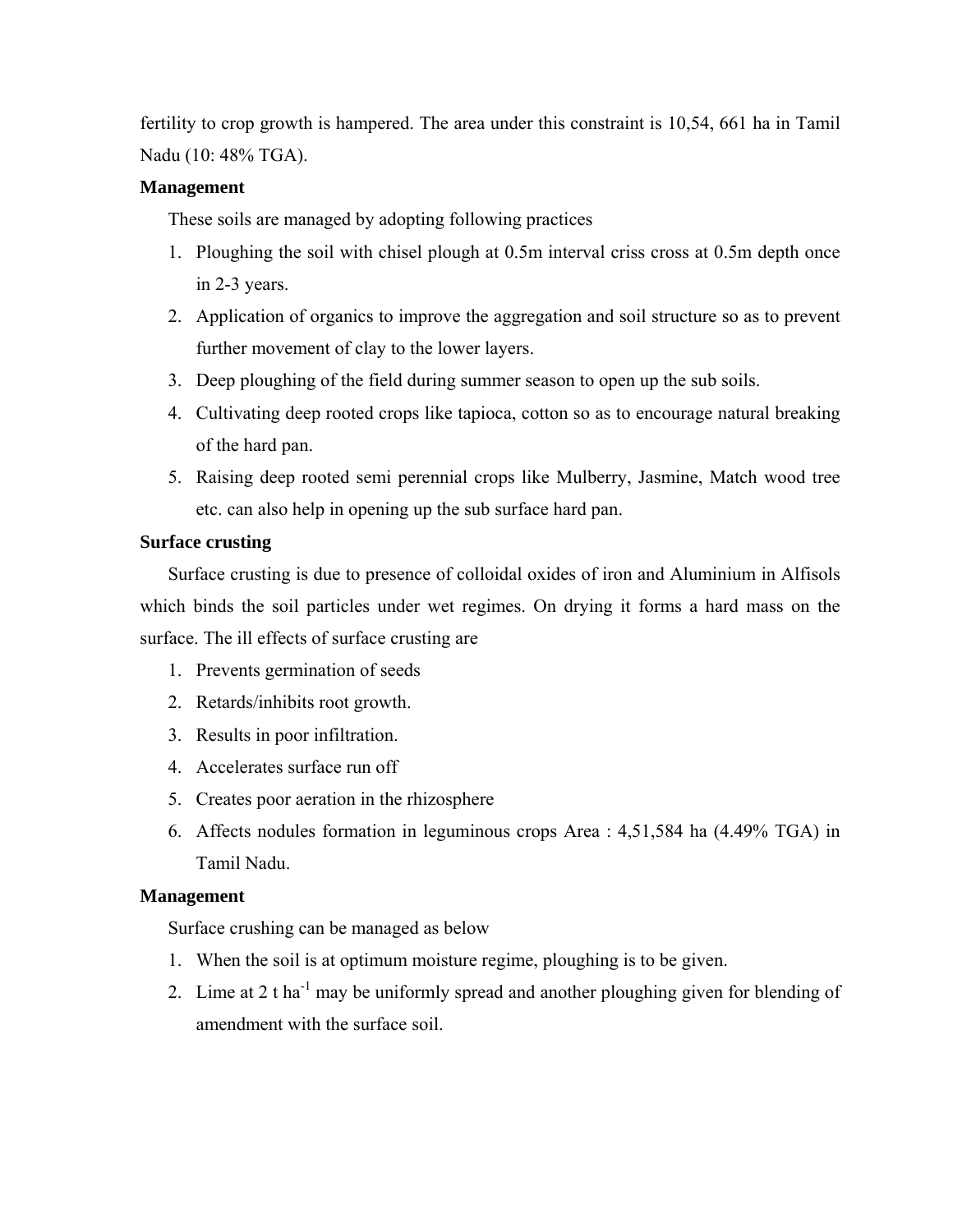- 3. Farm yard manure at 10 t ha<sup>-1</sup> or composted coir pith at 12.5 t ha<sup>-1</sup> or other organics may be applied to improve the physical properties of the soils, after preparation of land to optimum tilth.
- 4. Scraping surface soil by tooth harrow will be useful.
- 5. Bold grained seeds may be used for sowing on the crusted soils.
- 6. More number of seeds/trill may be adopted for small seeded crops.
- 7. Sprinkling water at periodical intervals may be done whenever possible.
- 8. Resistant crops like cowpea can be grown

# **Fluffy paddy soils**

The traditional method of preparing the soil for transplanting rice consists of puddling, which substantially breaks soil aggregates into a uniform structure less mass. Under continuous flooding and submergence of soil for rice cultivation in a cropping sequence of rice-rice-rice, the soil particles and always in a state of flux and the mechanical strength is lost leading to the fluffiness of the soils. Impact of fluffiness is sinking of drought animals and labourers during pudding. This has been thus, an invisible drain of finance for the farmers due to high pulling power needed for the bullocks and slow movement of labourers during the puddling operations. Further fluffiness of the soil lead to very low bulk density and thereby leading to very rapid hydraulic conductivity and in turn the soil does not provide a good anchorage to the roots and the potential yield of crops is adversely affected. About 25, 919 ha (0.26% TGA) in Tamil Nadu have this problem.

# **Management**

Following practices are need to be adopted to overcome this problem.

- 1. The irrigation should be stopped 10 days before the harvest of rice crop.
- 2. After the harvest of rice, when the soil is under semi-dry condition, compact the field by passing 400 kg stone roller or an tar drum filled with 400 kg of sand for 8 times.
- 3. The usual preparatory cultivation is carried out after compaction.

# **Shallow soils:**

 The shallow soils are characterized by the presence of the parent root immediately below the soil surface at about 15-20 cm depth. This restricts the root elongation and spreading. Hence, the crops grown in these soils necessarily are shallow noted crops, which can exhaust the soil within 2-3 seasons. Therefore, frequent renewal of soil fertility is a must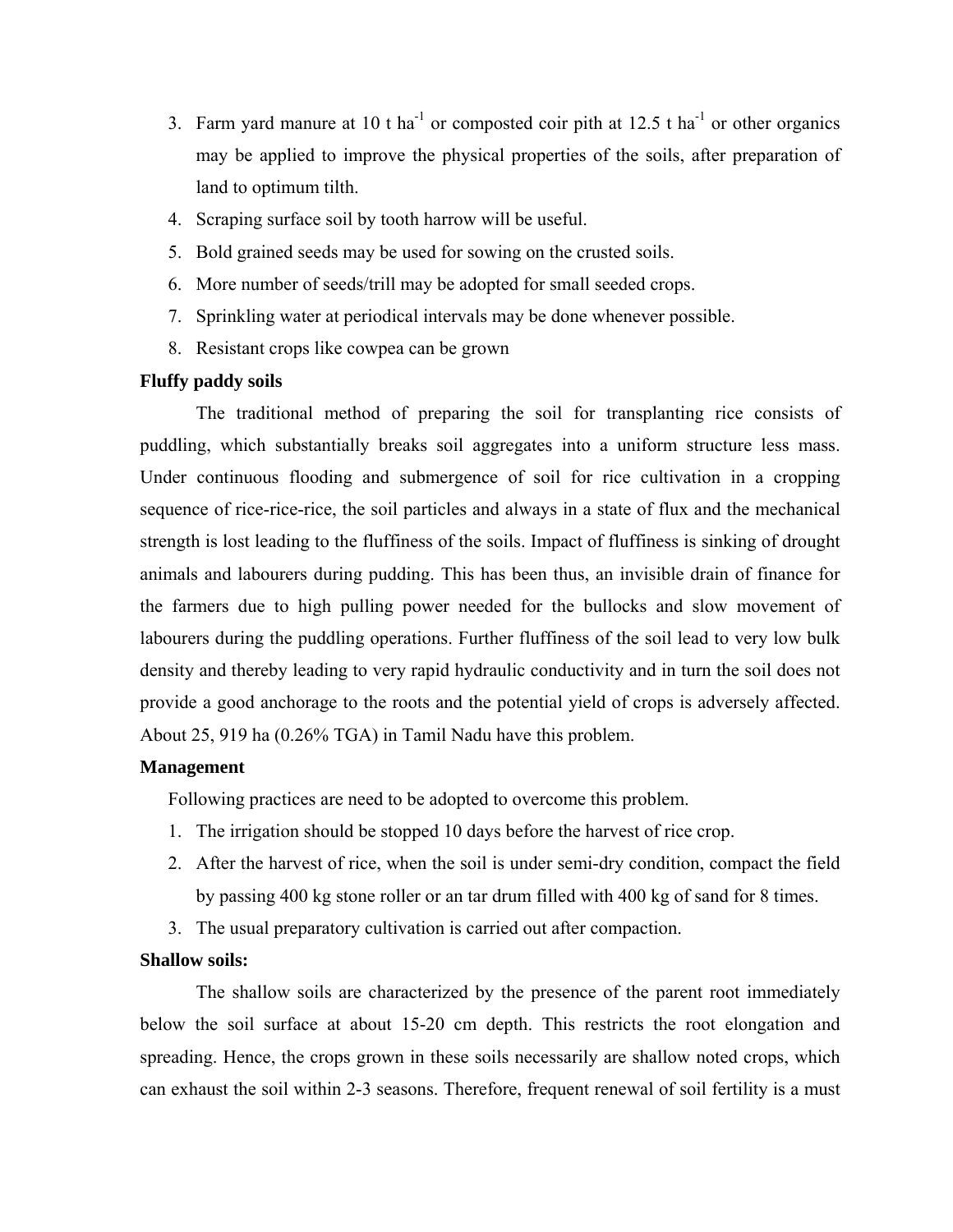in these soils. These soils can be managed by growing crops which can withstand the hard rooky sub soils like mango, ber, fig, country, goose berry, west, Indian cherry, Anona, Cashew, and Tamarind etc. These soils spread over an area of 1, 16,509 ha in Tamil Nadu which is 1-16 per cent of total geographical area.

# **Problem Soils**

#### **ACID SOILS**

Acid soils are those having high degree of adsorbed Aluminium and Hydrogen.

Soil acidity of two types Those are

- 1. Research acidity/Exchange acidity/potential acidity/salt replaceable acidity
- 2. Active acidity

#### **Reserve acidity:**

Refers to acidity at exchange complex i.e. Concentration of Hydrogen and Aluminium at the exchange complex.



Soil solid Soil solution (Reserve acidity) (Active acidity)

Reserve acidity and activity are in equilibrium i.e. If  $H^+$  concentration in soil solution decreased. H<sup>+</sup> from soil solution. If H<sup>+</sup> in soil solution increased, some H<sup>+</sup> moves to soil solid. The potential acidity is always high even more than 100 times than active acidity in soils.

# **Role of Al3 in soil acidity**

 $H^+$  directly contributes to soil acidity, while  $Al^{3+}$  on hydration releases free  $H^+$  free  $H^+$  ion and thereby increase soil acidity.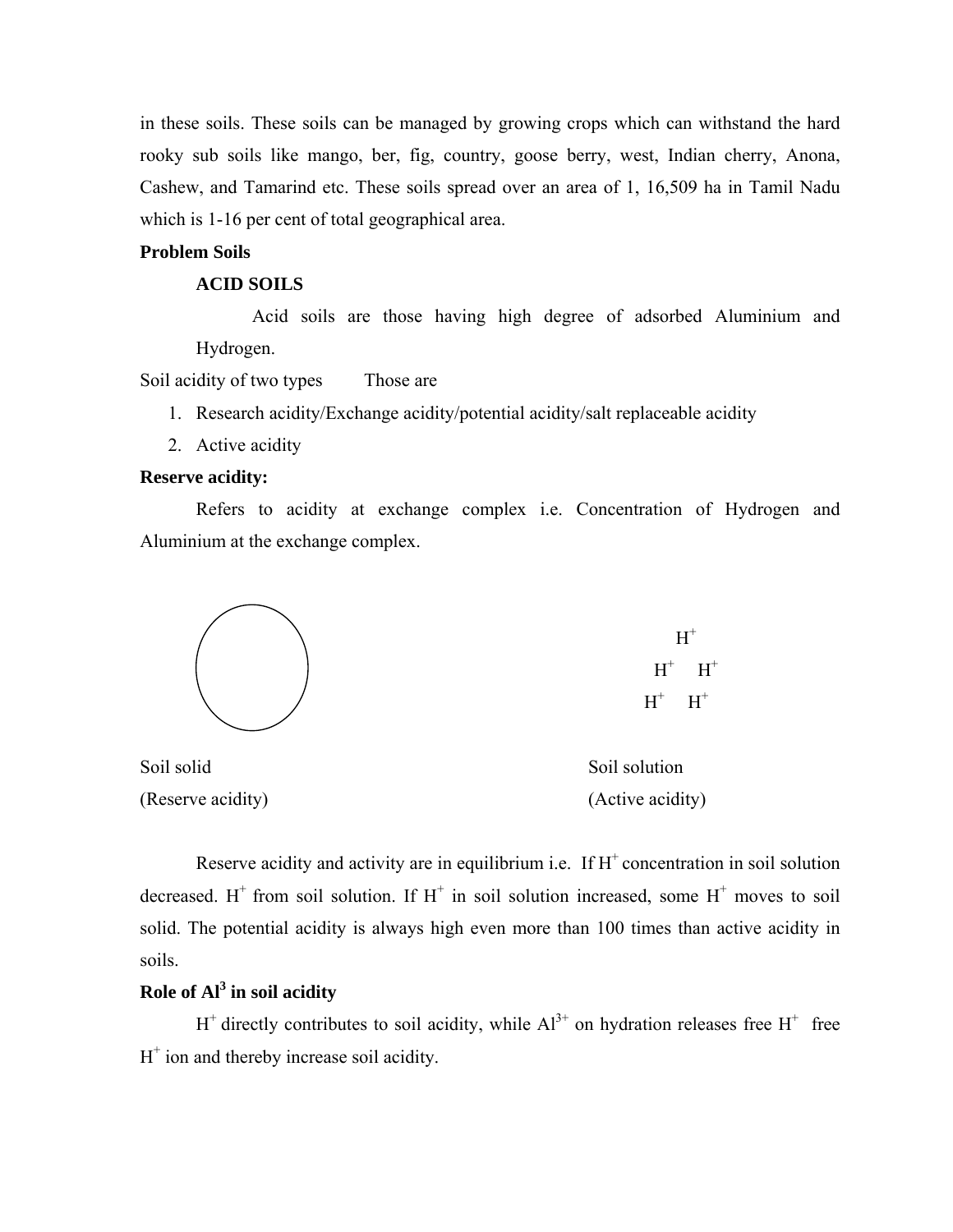Strongly acid soils ( $pH < 5.0$ )

$$
Al_{3+} + H_2O \rightarrow Al(OH)^{2+} +
$$
  
Modernately acid soils (pH 5.0-6.5)  
Al(OH)<sup>2+</sup> + H<sub>2</sub>O  $\rightarrow$  Al(OH)<sub>2</sub><sup>+</sup> +  
Al(OH)<sup>2+</sup> + H<sub>2</sub>O  $\rightarrow$  Al(OH)<sub>3</sub><sup>+</sup> +  $\boxed{H^+}$ 

### **Genesis of acid soils**

Following are the factors responsible for formation/ genesis of acid soils.

### **1) Parents Materials:**

Soil formed from acid parent root are usually acidic in nature is : granite, Rhyolite etc.

#### **2) High rainfall**

It is an important phenomenon in the genesis of acid soils. High rainfall leaches the bases from the soil and becomes reason for accumulation of  $H^+$  ion at exchange complex. Bases like Ca, Mg, K, Na et are removed from the soil by the water in high rainfall areas.

#### **3) Organic Matter**

Decomposition of organic matter released weak organic acids (Carbanic acid  $\rightarrow$  CO<sub>2</sub>  $+ H_2O \rightarrow H_2 CO_3$ , strong organic acids. These organic acids particularly carbonic acid solublses bases which subject to leaching. Further decomposition of nitrogen containing materials release nitric acid and sulphur compounds release sulphonic acid. These inorganic acids also contributes to soil acidity.

#### **4) Acid Forming Fertilizer**

Application of acid forming fertilizers like elemental sulphur, Ammonium sulphate, Ammonium chloride etc continuously over a period to soils become a reason for the acid soil formation. Ammonical fertilizers on odixation release free hydrogen ion

$$
NH_4^+ + 2O2 \rightarrow \left[2H^+ + NO_3^- + H_2O\right]
$$

#### **5) Industrial Effluents**

Oxides of nitrogen and sulphur are let out of te industries which are combine with rain water to form acids. These acids reach the ground and polluter the soil.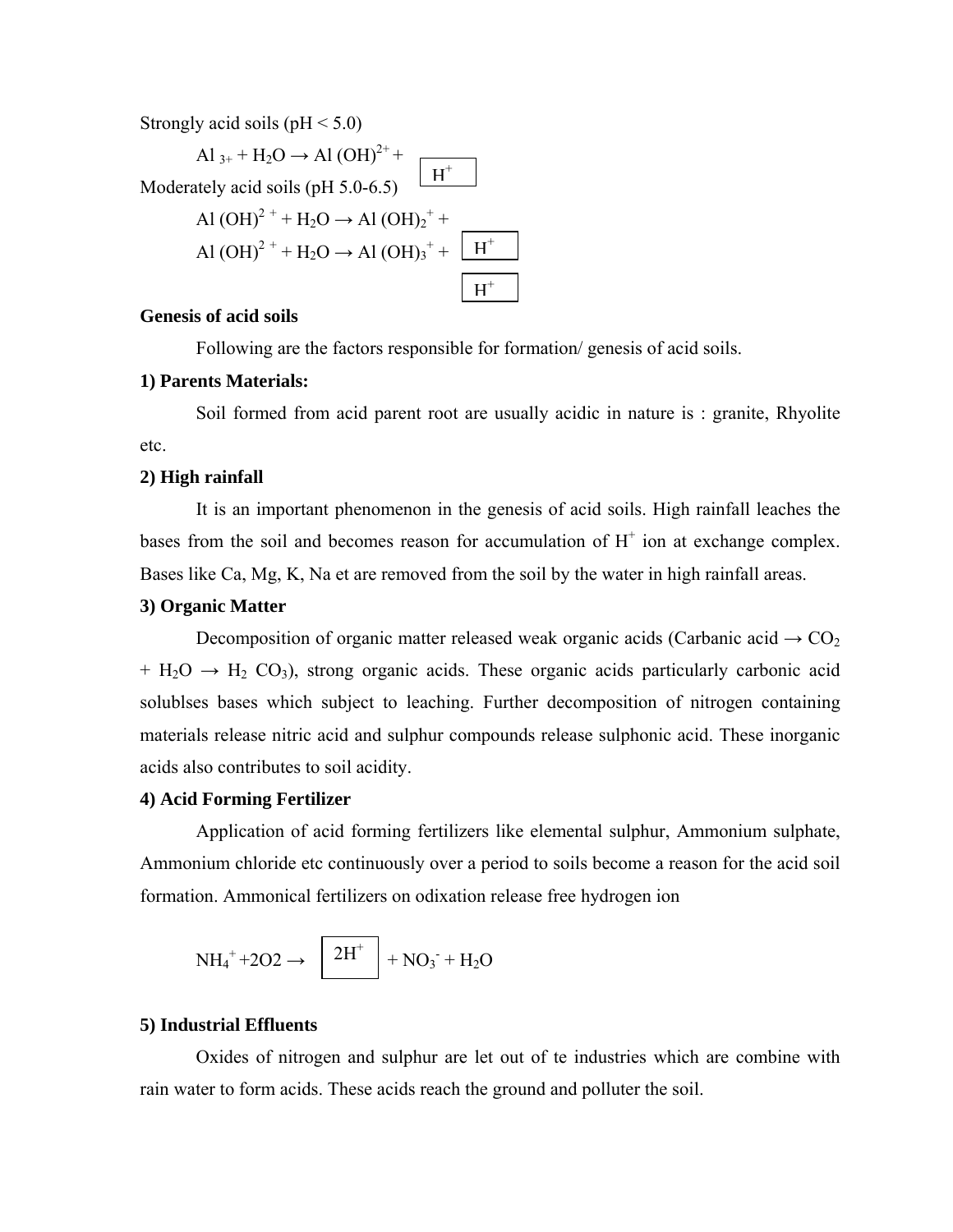$2S + 3O<sub>2</sub> + 2 H<sub>2</sub>O \rightarrow 2 H<sub>2</sub>SO<sub>4</sub>$ 

#### **Effect of acidity**

- 1. Excess hydrogen in soil solution result in injury to the growing plants.
- 2. In acid soils (low pH) Fe, Al and Mn are solubilised and available excessively. This causes toxicity effect on the growing plants.
- 3. Growth of microorganisms is restricted in acid soils particularly bacteria multiplication reduced.
- 4. Nutrients availability in acid soils are reduced Calcium, Magnesium are in low levels because acid soil do not have bases. Further poor decomposition of organic matter due to low microbes in acid soils leads to low availability of nitrogen and sulphur. Phosphorus is converted into Al and Fe phosphates which are insoluble hence P is deficient in acid soils. Molybdenum is another element available in low level in acid soils.

#### **Reclamation**

Acids soils can be reclaimed to normal soil by introducing suitable base cation and thereby removing excess  $H^+$  and  $Al^{3+}$  at exchange complex. The commonly used living materials (supply Ca to remove  $H^+ + Al^{3+}$ ) to reclaim acid soils are

- a) Quick / Burnt / Oxide of lime (CaO)
- b) Hydrated lime  $(Ca COH<sub>2</sub>)$
- c) Lime / Calcite (CaCO<sub>3</sub>)
- d) Dolomite  $[Ca Mg (CO<sub>3</sub>)<sub>2</sub>]$
- e) Marl/Oyster shells/ Basic slay etc)

Among the above calcite (Lime-CaCo<sub>3</sub>) and Dolomite [Ca Mg  $(CO_3)_2$ ] are mostly used and for reclamation of acid soils.

#### **Lime requirement**

The quantity of lime required to reclaim acid soils is worked out by following standard procedures in the laboratory (Schoomaker method (Details refer practicals) Hutchinson and Macleamn method) etc.

Lime requirement of an acid soil depends on the following

1) **Change in pH required**: Lower the pH more lime required.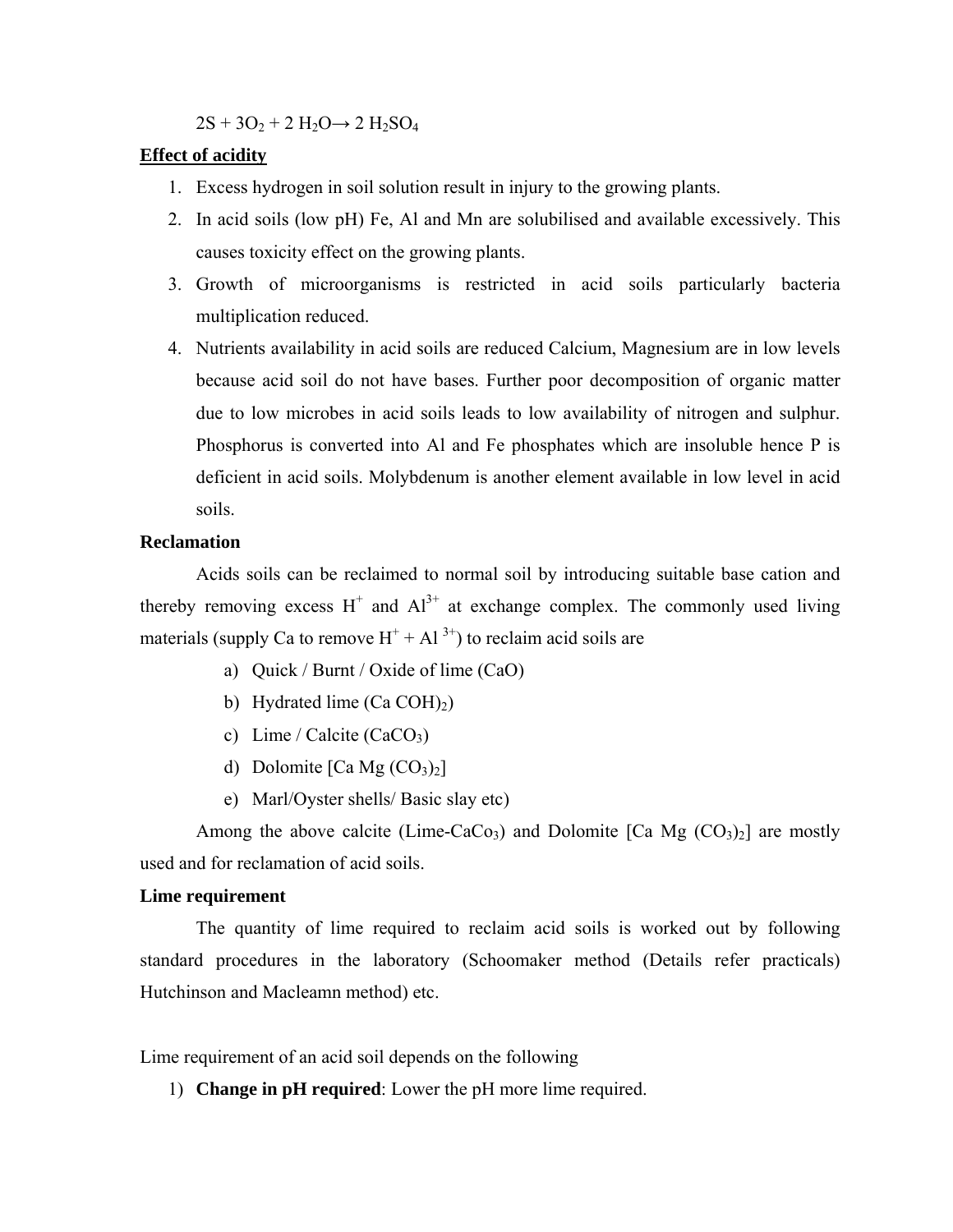- 2) **Buffering capacity of soils:** Higher clay and organic matter in soils more will be buffering capacity of soil and more lime is required for reclamation.
- 3) **Finess of liming material:** Finer lime materials quickly solubilization and react hence less lime requirement.
- 4) **Texture of soil:** Fine textured soils require more time than coarse textured soils for reclamation.'
- 5) **Organic matter:** Higher organic matter in soils more will be buffering capacity hence higher the time requirement for reclamation.

#### **Reactions**

All liming materials on addition to soil first they converted into calcium bicarbonate in the presence of  $CO_2$  due to high partial pressure of  $CO_2$  which is hundred times more than atmosphere. Secondly they involve in exchange reaction and replaces  $H^+$  from soil colloids.

$$
CaO + H_2O + 2CO_2 \rightarrow Ca (HCO_3)_2
$$
  
\n
$$
Ca(OH)_2 + 2 CO_2 \rightarrow Ca (HCO_3)_2
$$
  
\n
$$
CaCO_3 + H_2O + CO_2 \rightarrow Ca(HCO_3)_2
$$
  
\n
$$
H \text{ Micelle } H + Ca(HCO_3)_2
$$
  
\n
$$
H \text{ Micelle } H + Ca(HCO_3)_2
$$
  
\n
$$
H \text{ Micelle } H + CaCO_3
$$
  
\n
$$
H \text{ Micelle } H + CaCO_3
$$
  
\n
$$
H \text{ Micelle } H + CaCO_3
$$
  
\n
$$
H \text{ Micelle } H + CaCO_3
$$

#### **Finess of lime:**

Lime material at least 50 per cent should pass through 60 mesh sieve and coarser particles less effective than finer particles.

 Acid soils in India distributed mostly in North eastern states and hilly area of other state. A special cid soil is seen in Kerala which is acid sulphate soils having low pH i.e.  $\leq 3.5$ and high amount of sulphates.

# **Saline – Sodic soils**

 There are four major tracts where salt affected soils are commonly met within India. These are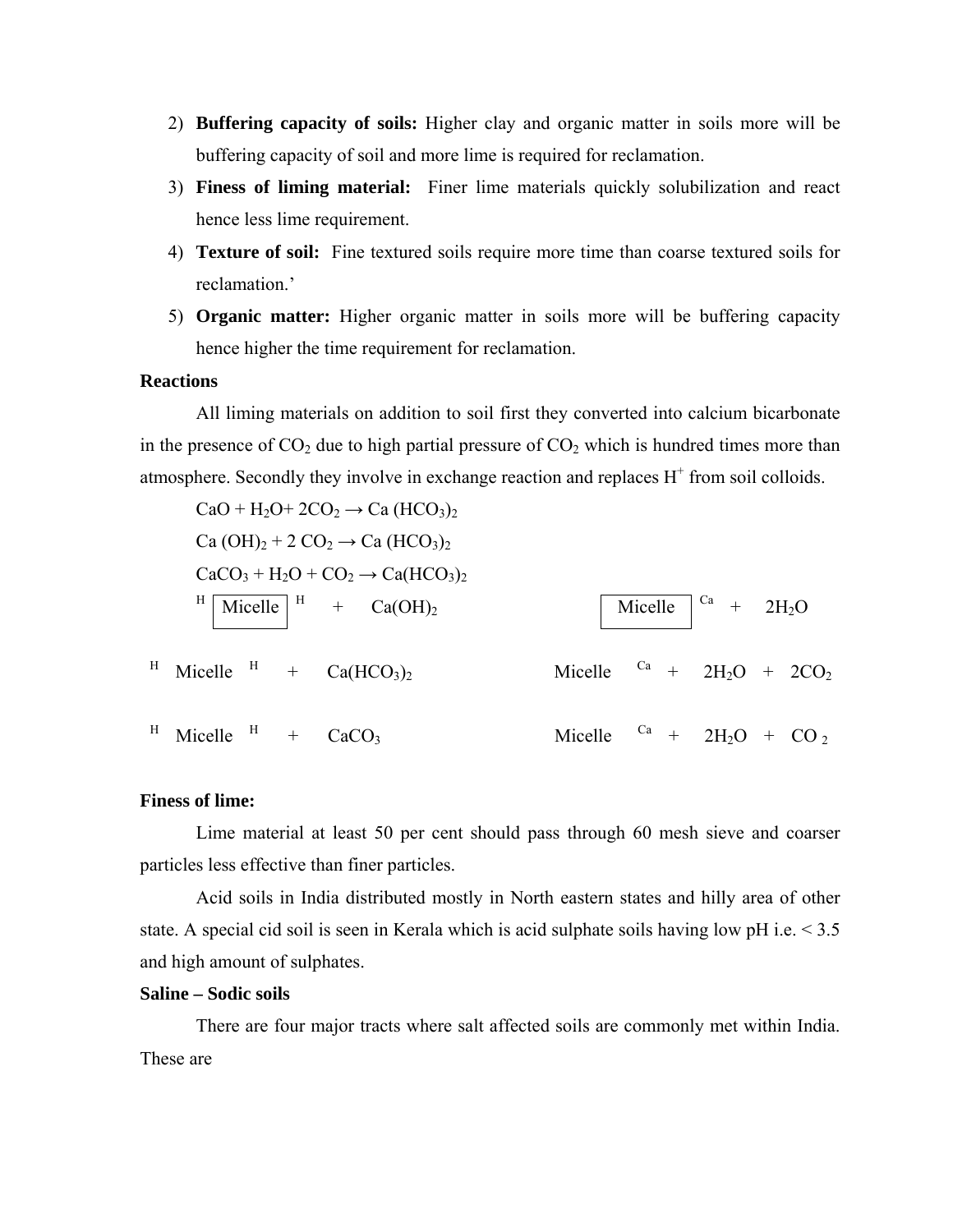- (i) The Semi-arid Indo-Gangetic alluvial tracts (mainly in Punjab, Haryana, Uttar Pradesh and a part of Bihar)
- (ii) The arid tracts of Rajasthan and Gujarat.
- (iii)The arid and semi arid tracts of southern states, particularly of the irrigated rigor (Vertisol) soils.

(iv) The coastal alluvium

It is estimated that about 7 million hectares of land have been affected by salinity/ Sodicity conditions in India.

#### **Classification of saline sodic soils**

 Based pH, electrical conductivity (EC) and Exchangeable sodium percentage  $(ESP = Exchangeable Na \times 100)$  saline –sodic soils are classified as follows.

CEC

|                | EC<br>(dsm <sup>1</sup> ) | <b>ESP</b> | pH                 |
|----------------|---------------------------|------------|--------------------|
| Saline         | > 4.0                     | $\leq 15$  | < 8.5              |
| Sodic          | $\leq 40$                 | >15        | > 8.5              |
| Saline – sodic | > 4.0                     | >15        | $< 8.5$ or $> 8.5$ |

#### **Saline soils / white/ alkali/ solonchak**

Soils with high amount of soluble salts having  $EC > 4.0$  dsm<sup>-1</sup> and white encrustations are seen on the surface. Hence it is called as white alkali.

# **Brown alkali**

Saline soils with high proportion of nitrate salts.

Sodic soils: Two types

#### **1. Black alkali/ solonetz**

These soils have PH $> 8.5$  and ESP  $> 15$  and with precipitated CaCO<sub>3</sub>. Dispersed clay with decomposed organic mater (humus) give black Colour to these soils and hence these soils are called as black alkali / solonetz (Russian term)

## **2. Degraded sodic / degraded alkali / solodi soils**

These soils have exchangeable sodium percentage  $> 15$ . But the PH of surface horizon acidic in nature and there is no precipitate  $CaCO<sub>3</sub>$ . However, the sub surface horizon may have PH $>8.5$ . In the assume of CaCO<sub>3</sub> and soluble salts the sodic clay with water degrades and Hydrogen clay is formed in the surface. This process is known as solodization,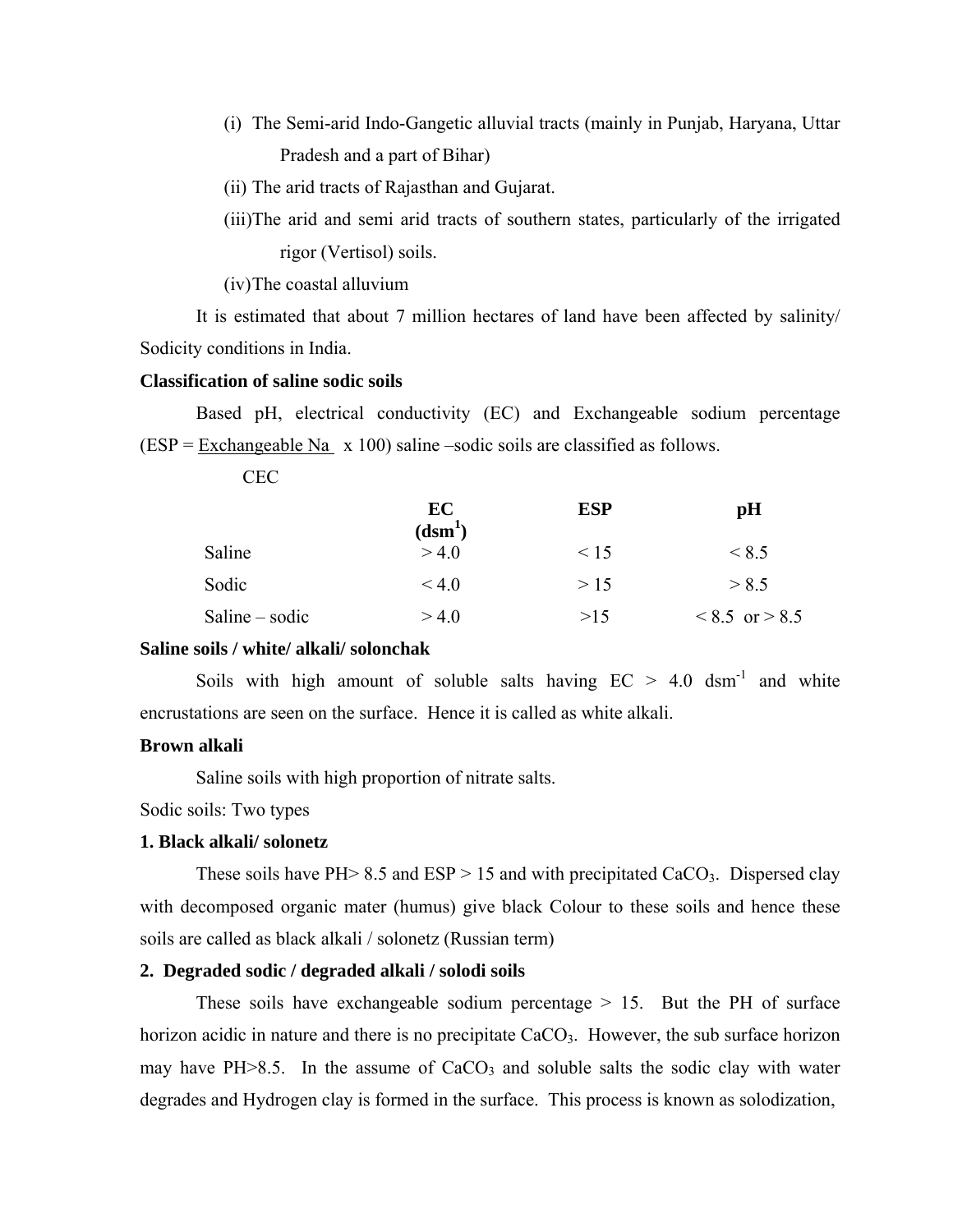| Na<br>Micelle<br>ъ -<br><b>LL</b> | H<br>-11-11<br>.<br>Micelle | <b>OH</b><br>Na c<br><b>__</b> |
|-----------------------------------|-----------------------------|--------------------------------|
|-----------------------------------|-----------------------------|--------------------------------|

and the soil is called as solodi in Russian terminology.

# **Genesis of saline – sodic soils**

# **1. Parent material**

 Soils formed from rocks having high proportion of bases are become salinc / sodic in nature.

E.g.: Basalt, Sand stone.

#### **2. Low rainfall**

 One of the important reason for the development of saline-sodic soils. Insufficient water to remove bases from soil horizon leach to accumulation of salts in soil. This is more common in semi arid and arid regions where the rainfall is usually low.

# **3. High Evaporation**

High evaporation is a common feature in semi arid and arid regions. Because of high evaporation more capillary movement of water from sub surface to surface. on teaching the surface water along evaporates to atmosphere leaving the salt to accumulate in the surface of soils.

#### **4. Poor drainage**

Water logged salinity / sodicity is a common seen in low lying area of islands particularly in high clay soils. Improper drainage leads to accumulation of salts at surface horizon and becomes reason for entry of sodium in clay complex.

#### **5. Poor quality irrigation waters**

 Continuous use of poor quality saline / sodic water for cultivation accumulates salts / sodium in the soils.

#### **6. High water table**

 High water table at alluvial plains and other areas leads to improper drainage which leads to accumulation of salts in soils.

#### **7. Sea water intrusion**

 In coastal regions sea water intrudes into land and pollutes the soil as well as ground water of that locality.

#### **8. Base forming fertilizers**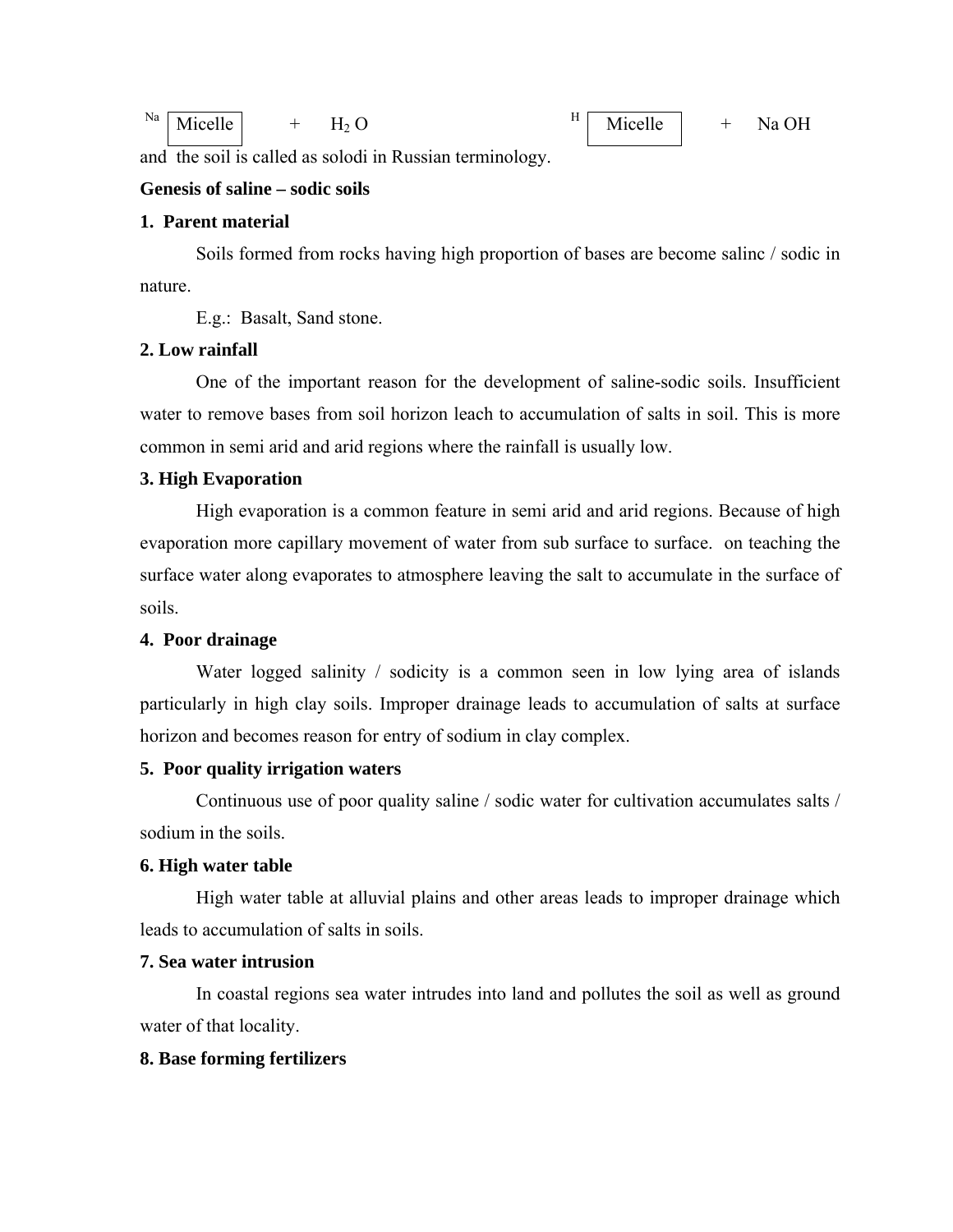Continuous application of base forming fertilizers for cultivation is also causes soil salinity / sodicity. Eg. NaNO<sub>3</sub>

#### **Saline soils**

 Soils having higher proportion of soluble salts affect adversely the growth of plants. The salt level in saline soils exceeds a limit of  $4.0 \text{ dSm}^{-1}$ . Mostly these soils are dominant with chloride and sulphate salts. These salts are neutral salts and hence the pH of these soils may not round 8.5. Saline soils are formed through a soil forming process called **salinization** in semi arid and arid zones. Salinization refers to accumulation of soluble salts in the soil surface horizons.

#### **Effects of soil salinity**

 The characteristics feature of saline soil in white encrustation on surface of soils due to evaporation of water to atmosphere leaving the salts on surface of soils presence of salts leach to alteration of osmotic potential of the soil solution. Consequently water intake by plants restricted and there by nutrients uptake by plants are also reduced. In these soils due to high salt levels microbial activity is reduced. Redirect microbial activity result in slow decomposition or organic matter. Slow decomposition leads to slow nutrient availability particularly nitrogen and sulphur. Due to osmotic potential alteration water from plants cells moves to soil and plants are affected due to dehydration. As a result drying of leaves and finally death of plants common seen in saline soils. Apart from above effects specific ion effects on plants are also seen due to toxicity of ions like chloride, sulphate etc.

# **Reclamation**

 All saline soils can be reclaimed easily of good quality water is available. Since the salts in this soils are soluble in nature using quality water they can be solubilized and leached off from the field. In the absence of good quality water in becomes necessary to manage saline soils for better growth of plants.

#### **Management of saline soils**

#### **1. Crop management**

 Growing crops that are tolerate high level soil salinity e.g.: Cotton, Ragi, Barley, sugar beat, Beet root, curry leaf, Bermuda grass, saline grass, spinach etc. Crops that are tolerant to soil salinity at medium level are paddy, wheat, onion, maize, sunflower, castor, grape, pomegranate, tomato, cabbage and potato. Crops that are tolerant to low level of soil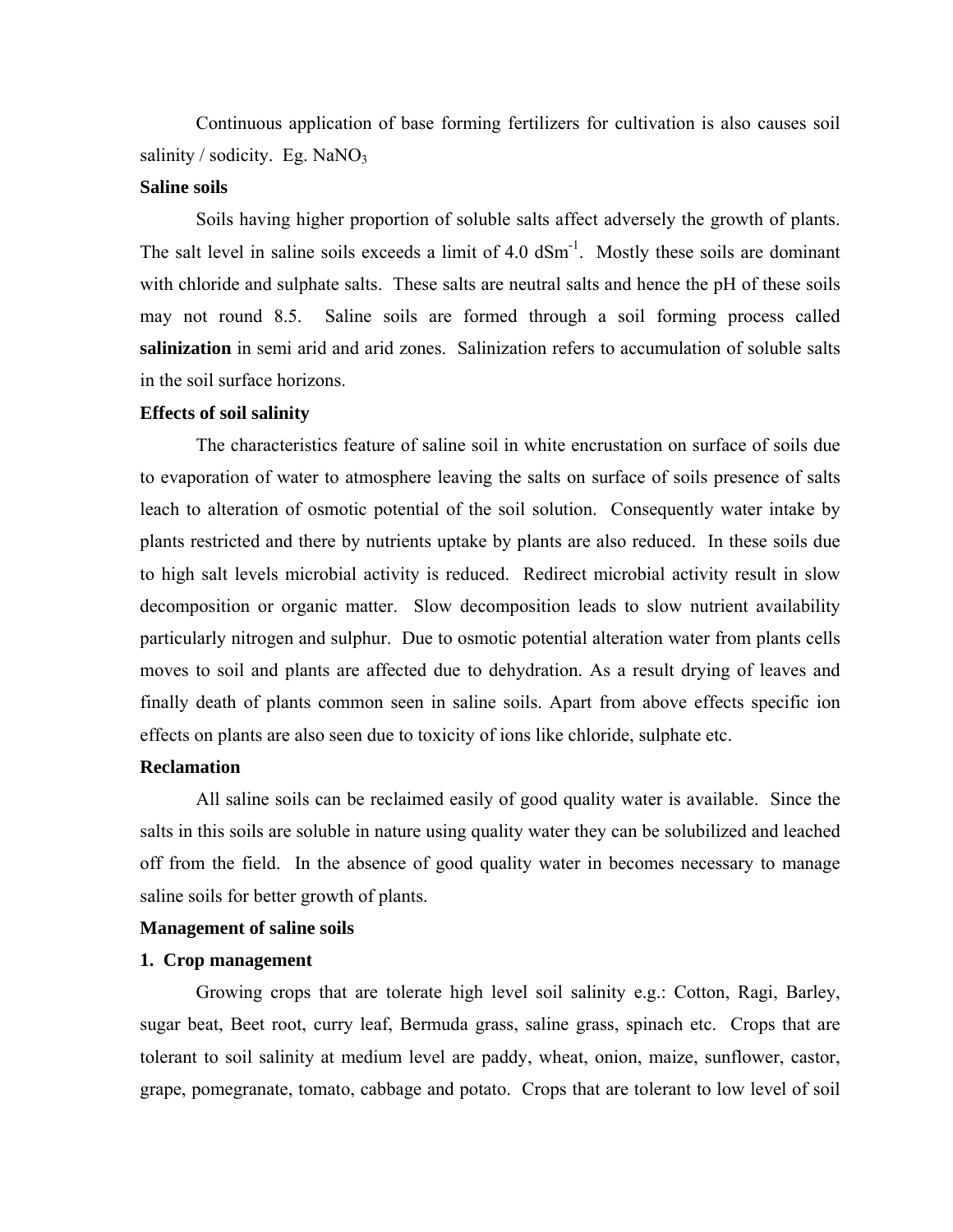salinity are garden beans, Reddish, lime etc. Black gram, green gram are sensitive to soil salinity. Crops are to be chosen based on the soil salinity level.

#### **2. Soil / cultural management**

 Growing crops in raised beds will reduce accumulation of salt a around root zone. Planting seedlings / sowing seeds on slopry ridges slecreases accumulation salts around root zone. Mulching soil prevents evaporation which reduces accumulation of salts due to capillary rise of water ate surface of soils. Providing drainage in water lugged areas also helps to reduce salt accumulation.

#### **3. Fertilizer Management**

Addition of extra dose of nitrogen to the tune of  $20 - 25\%$  of recommended level will compensate the low availability of N in these soils. Addition of organic manures like, FYM, compost, etc helps in reducing the ill effect of salinity due to release of organic acids produced during decomposition. Green manuring (sun hemp, Daincha , Kolingi) and / or green leaf manuring also counteracts the effects of salinity.

# **4. Irrigation management**

 Proportional mixing of good quality (if available) water with salin water and then using for irrigation reduces effect of salinity. Alternate furrow irrigation favours growth of plant than flooding. Drip and sparkler irrigation systems aim are reduced use of water which is favorable for growth of plant since slat accumulation also reduced with low usage of water.

 All the above four management practices suitably integrated to reduce the soil salinity which in favorable for better growth of plants and ultimately for better yields management of saline soils becomes essentials and unavoidable particularly in areas where both soil as well as irrigation water are saline in nature.

#### **Problem soils**

#### **Sodic soils**

 Sodic soils are having high proportion of sodium at exchange complex. The sodium ion at exchange complex usually exceeds 15 percentage in this soils. These soils also have high proportion of carbonates and bicarbonates and hence the pH always more than 8.5. precipitated  $CaCO<sub>3</sub>$  present in this soil insoluble in nature. One contrary degraded sodic soils have low pH at surface but exchangeable sodium percentage is more than 15. these soils do not have precipitated  $CaCO<sub>3</sub>$ . Sodic soils are formed due to the soil forming process of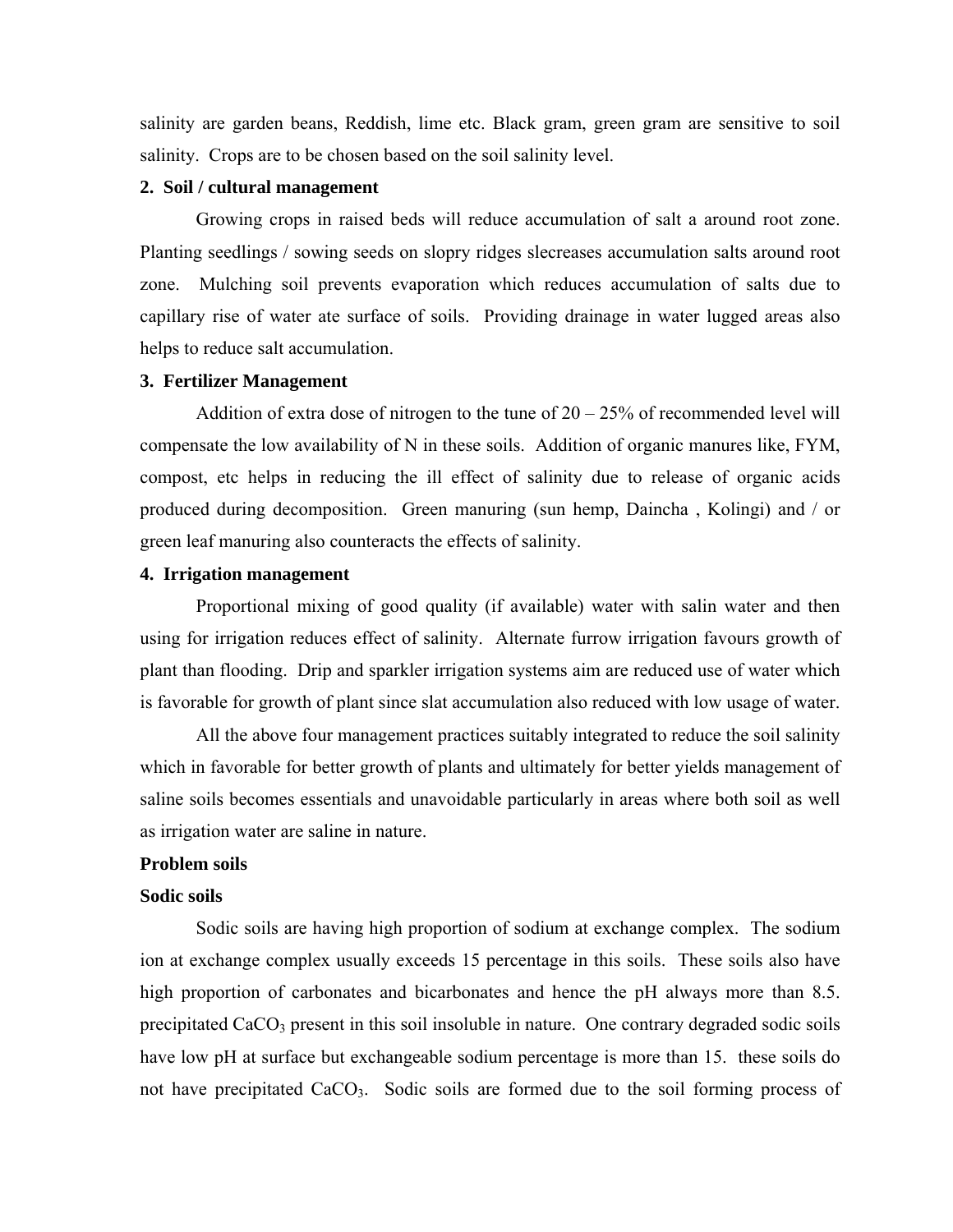alkalization (accumulation sodium in soils) which solodi solids / degraded alkali (sodic) formed by the process called solidization.

# **Effect of soil sodicity**

Since these soils have high amount of  $CO<sub>3</sub>$  and  $HCO<sub>3</sub>$  and high pH. Carbonate, bicarbonate and OH (hydroxy) ion injuries on plants are observed. High sodium in clay becomes reason for dispersed nature of clay under wet moisture regions. Dispersed nature of clay leads to soapy feeling of soils, stagnation of water, poor infiltration/ percolation and poor aeration. During dry periods these soils become hard mass. These soils have poor workability both under wet and dry seasons, further hazardous effects of Na on plants are also seem. Sodium carbonate with water releases  $Na<sup>+</sup>$ , HCO<sub>3</sub> and OH<sup>-</sup> ions which are harmful to growing plants in these soils.

 $2 \text{ Na}^+ + \text{CO}_3^{2+} + \text{H}_2\text{O} \rightarrow 2 \text{ Na}^+ + \text{HCO}_3^- + \text{OH}^-$ 

Higher pH also unfavorable for the growth of microorganisms. Low microbial activity causes slow decomposition of organic matter and hence nutrient availability is also affected specifically nitrogen, sulphur etc. Since these soils enriched with high Na at exchange complex Ca and Mg availability are also less. High pH becomes the reason for non availability of Fe and Zn, particularly Zn availability is less and deficiency of Zn is N common in this soils. Phosphorus availability is also less due to conversion phosphors into insoluble calcium and Magnesium phosphates. All the above effects on plants result in drying of plants in patches in a field. Under extreme conditions no plants are sum in these soils.

# **Reclamation**

#### **Physical**

 This is not actually removes sodium from exchange complex but improve physical condition of soil through improvement in infiltration and aeration.

- a. Deep ploughing is adopted to break the hard pan developed at subsurface due to sodium and improving free-movement water. This also help in improvement of aeration.
- b. Providing drainage is also practiced to improve aeration and to remove further accumulation of salts at not gone.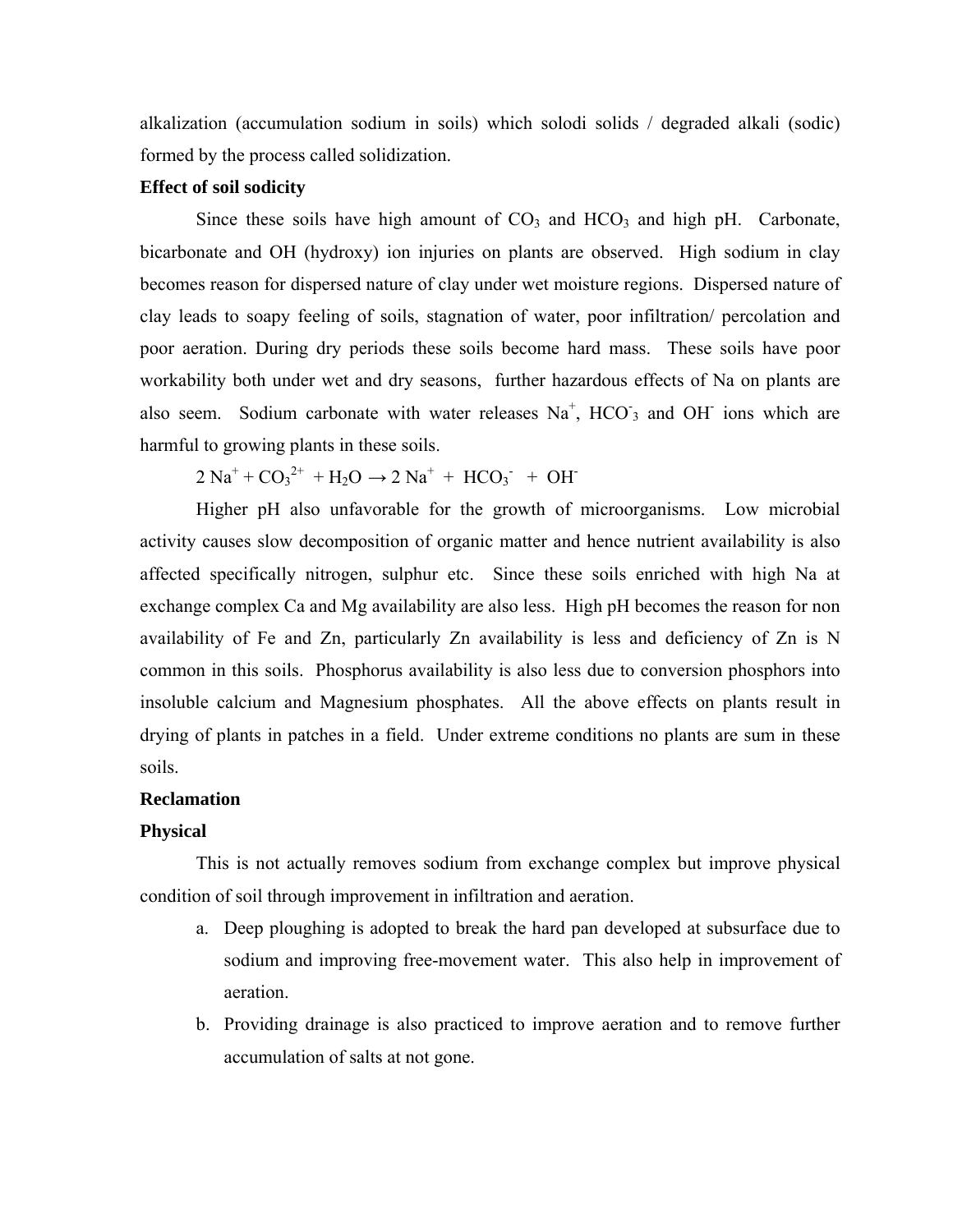- c. Sand filling which reduces heaviness of the soil and increases capillary movements of water.
- d. Profile inversion Inverting the soil benefits in improvement of physical condition of soil as that of deep ploughing.

# **Biological**

 Biological reclamation aims at improvement in physical condition of soils through addition of organic matter and to some extent solubilized native Ca for reclamation. Biological reclamation is also not a complete reclamation which not reduces sodium from soil below 15 percentages.

- a. Addition of organic matter (Farm yard manure, press mud, Green manures, Green leaf manures) improves general physical condition of these soils. Further decomposition of organic matter releases organic acids and inorganic acids which are contracts the ill effects of high pH of soils.
- b. Growing grasses like Cynodon dactylon, Brachiaria mulica, Chlon's gayana, pai korai etc which are become sodium from the soils. But the removal is slow process.
- c. Afforestation i.e growing trees which are also behaves as grasses and add organic matter through leaf fall.

E.g. AZadirachta indica, prosopis juliglora, Tamarix, rticulata, Albizia procera, Zizyphus sp., Acaciasp., Cassia sp. etc.

# **Chemical Reclamation**

This aims at removal of sodium from exchange complex by introducing calcium.

# **Materials**

 Gypsum, Calcium Chloride, Calcium Carbonates, phosphor gypsum etc are used for reclamation which are directly supply calcium as they have calcium in their composition. Among them gypsum is most commonly used.  $CaCO<sub>3</sub>$  is insoluble in nature which of no use in sodic soils (have already precipitated  $CaCO<sub>3</sub>$ ) but can be used in degraded sodic soils (do not have precipitated CaCO<sub>3</sub>) since pH of this soils are low and favoring solubilization of CaCO<sub>3</sub>.

 Some of indirect suppliers of Ca Viz. Elemental sulphur, sulphuric acid, Iron sulphate are also used for sodic soils. These materials on application solubilized precipitated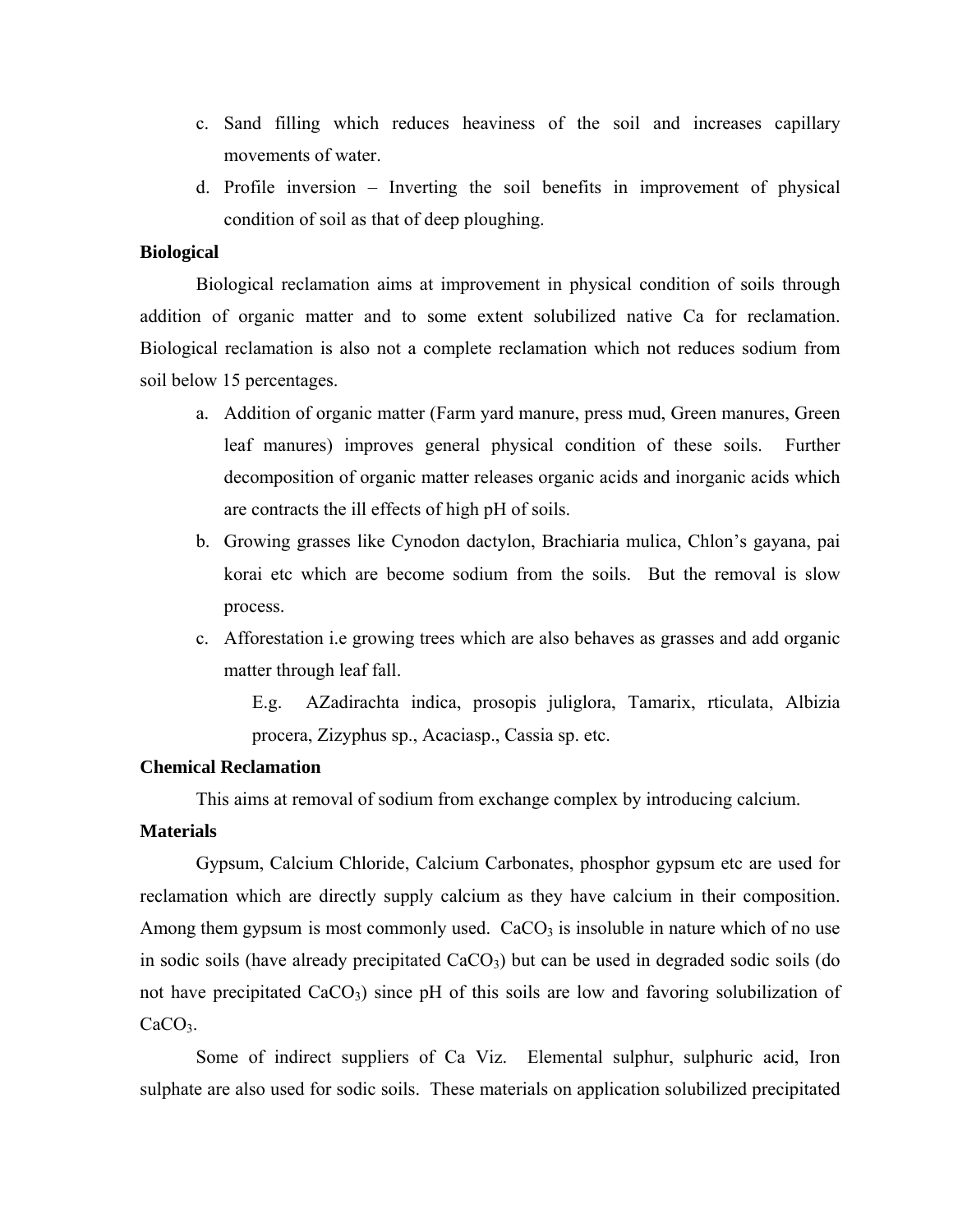$CaCO<sub>3</sub>$  in sodic soils and releases Ca for reclamation (for exchange reaction). Since degraded sodic soils do not have precipitated  $CaCO<sub>3</sub>$ , use of this materials is not beneficiate. Lime sulphur supply Ca both directly as well as indirectly.

#### **Reactions: (Direct sources)**

<sup>Na</sup> Micelle <sup>Na</sup> + CaSO<sub>4</sub> Micelle <sup>Ca</sup> + Na<sub>2</sub>SO<sub>4</sub>  **(leachable)**   $N^a$  Micelle  $N^a$  + CaCl<sub>2</sub> Micelle <sup>Ca</sup> + 2NaCl<sub>2</sub>  **(leachable)** 

# **Indirect sources**

 Sulphur and iron sulphate are converted into sulphuric acid which dissolvers native  $CaCO<sub>3</sub>$ . Thus Ca is made available for exchange reactions.

#### **Management of Sodic soils**

 Reclamation of sodic soils requires good quality water to leach the sodium salts that are released during reclamation process. In the absence of good quality water these soils can be managed by following physical and biological methods as explained above which are nto true reclamation though they are called as reclamation. In addition to physical and biological methods, choosing crops suitable to sodic soil also benefits.

 Crops tolerant to high sodicity are paddy (Py 1, CO 43,Paiyur 1, TRY 1 and TRY 2 etc) and ragi ( CO 11, CO 12 and CO 13). Crop tolerant to medium sodicity are sorghum (CO 24 and CO 25) sugarcane (COC 771), Cumbu CO 6, X 5), Cotton MCU 7, MCU 10), Wheat, sunflower, subabol, Lucerne, varagu, guava, etc. Crops sensitive to sodicity are beans, green gram, black gram etc.

#### **Quality of irrigation waters**

 Quality irrigation water is an essential resource for better growth of plants and to get better yields. Poor quality water often results in water losing salinity and sodicity problems in soils. Following are the characteristics on which irrigation water quality is judged.

- 1. Presence of total soluble salts in irrigation waters.
- 2. Proportion of carbonates and bicarbonates in relation to calcium and Magnesium in irrigation waters.
- 3. Proportion of sodium in relation to other cations in irrigation waters.
- 4. Concentration of specific ions in irrigation waters.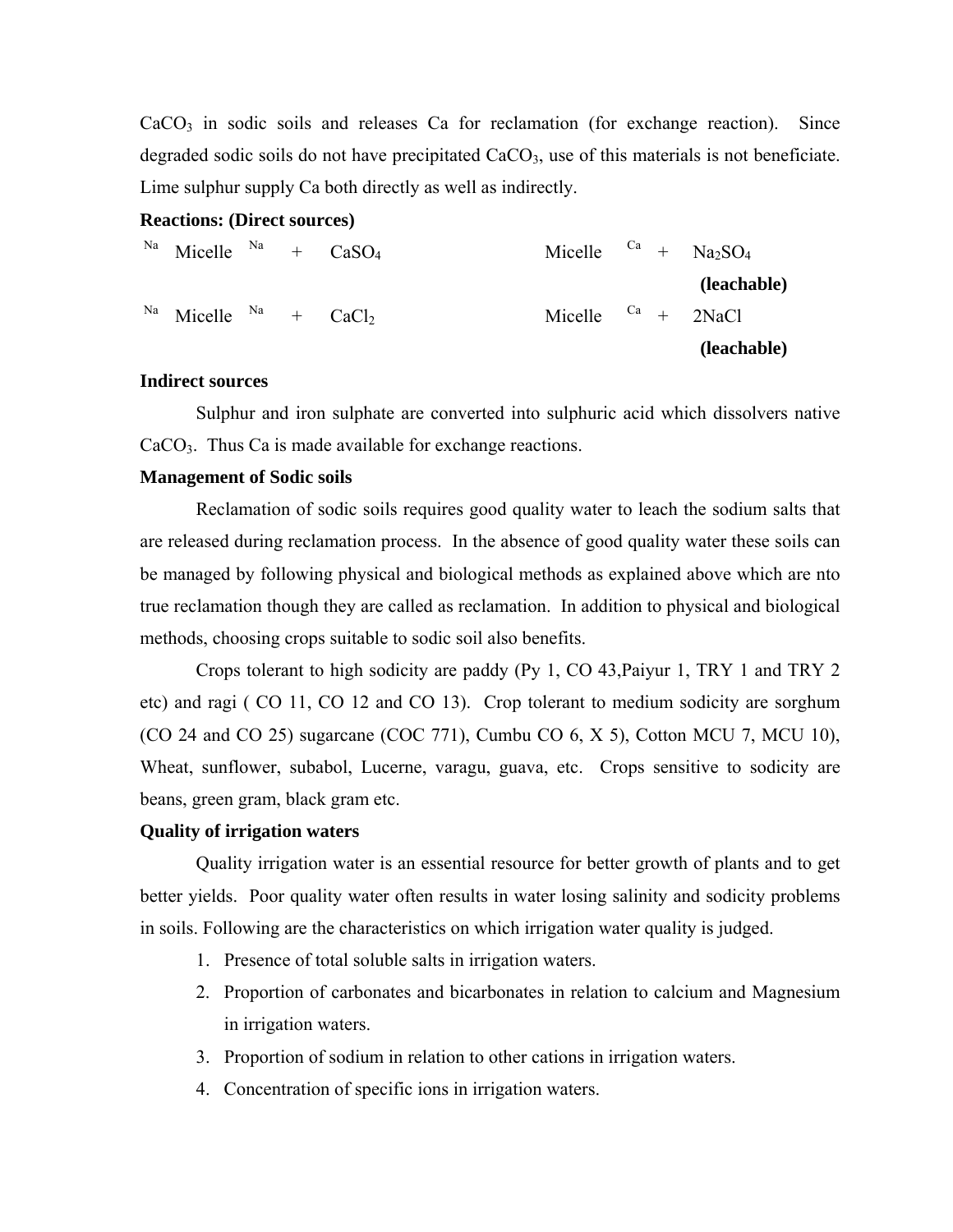Several parameters are employed to judge the quality of irrigation waters. No parameter in complete in judging the quality of irrigation waters. Further the quality of water, should be judged by considering the crop and soil factors. Any judgement without considering the above factors may not be useful. Following are the parameters commonly adopted in judging the quality of irrigation waters.

# **1. Electrical conductivity**

It is a measure of total soluble salts in waters. Based on EC following classification of waters are made as given by USDA.

| Low saline $\rightarrow$                                                                                                                                                                                                                                   | $0.250$ dSm <sup>-1</sup> | : Good                 | can be used for irrigation |
|------------------------------------------------------------------------------------------------------------------------------------------------------------------------------------------------------------------------------------------------------------|---------------------------|------------------------|----------------------------|
| Medium saline $\rightarrow$ 0.250 to 0.750 dSm <sup>-1</sup>                                                                                                                                                                                               |                           | $\therefore$ Fair      |                            |
| High saline $\rightarrow$ 0.750 to 2.250 dsm <sup>-1</sup>                                                                                                                                                                                                 |                           | $:$ Poor               |                            |
| Very high saline $\rightarrow$                                                                                                                                                                                                                             | 2.250 $dSm^{-1}$          | $\therefore$ Very poor |                            |
| $C_{11}$ $C_{12}$ $C_{13}$ $C_{14}$ $C_{15}$ $C_{16}$ $C_{17}$ $C_{18}$ $C_{19}$ $C_{11}$ $C_{12}$ $C_{13}$ $C_{14}$ $C_{15}$ $C_{16}$ $C_{17}$ $C_{18}$ $C_{19}$ $C_{10}$ $C_{11}$ $C_{12}$ $C_{13}$ $C_{14}$ $C_{15}$ $C_{16}$ $C_{17}$ $C_{18}$ $C_{19$ |                           |                        |                            |

Soil testing laboratory of Tamil Nadu classification

| $1$ dsm <sup>-1</sup> Good       | - suitable                      |
|----------------------------------|---------------------------------|
| $1-3$ dsm <sup>-1</sup> Critical | - suitable on proper management |
| $3$ dsm <sup>-1</sup> Injurious  | - not suitable                  |

# **Potential salinity**

This refers to judging quality of irrigation waters considering chloride and sulphate ion concentration in waters.

Potential salinity  $(PS)$  =  $\frac{1}{2} SO^2$  + Cl<sup>-1</sup>

It PS between 5 and 20 meq/l – can be used only in sandy soils

It PS between 3 and 15 meq/l – can be used in medium textured soils.

It PS between 1-3 meq /l - can be used in fine textured soils.

# **Purils salt Index (PSI)**

This explains the relationship between sodium and calcium concentration in waters.

 $PSI = (Total Na<sup>+</sup> - 24.5) - (Total Ca<sup>2+</sup> - CA as CaCO<sup>3</sup>)$  x 4.85

If negative : Good quality water.

Positive : Poor quality water.

#### **Sodium Adsorption Ration**

This refers to proportion of sodium in relation to calcium and Magnesium in a water.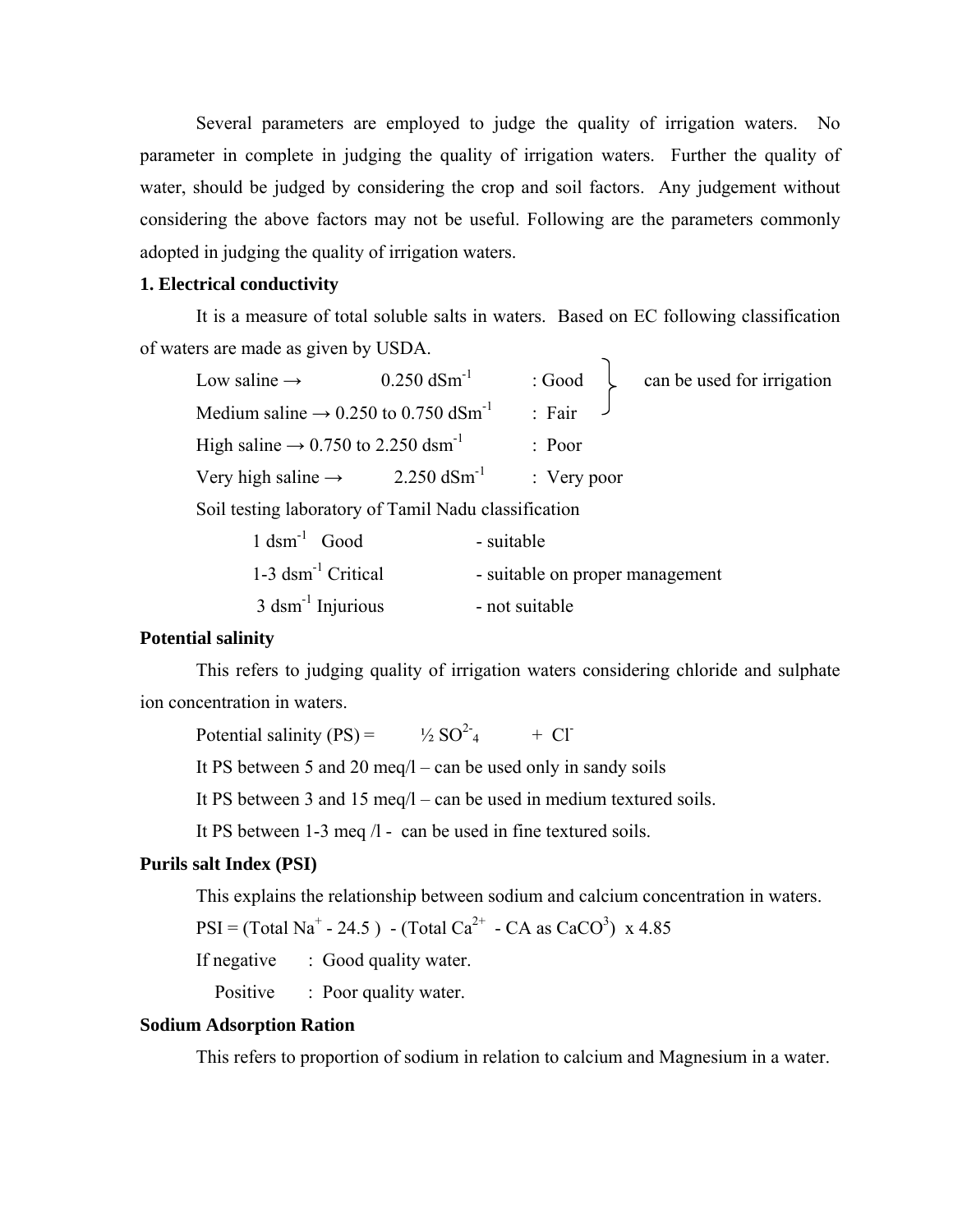| Sodium Adsorption Ratio = | Nа               |  |
|---------------------------|------------------|--|
|                           | $\sqrt{Ca + Mg}$ |  |
|                           |                  |  |
| If SAR                    |                  |  |

| 10        |     | Low sodic water       |
|-----------|-----|-----------------------|
| $10 - 18$ |     | Medium sodic water    |
| 18-26     | $=$ | High sodic water      |
| 26        |     | Very high sodic water |

#### **Soluble sodium percentage**

This explains proportion of sodium in relation to total cations in water

Soluble sodium percentage

\n
$$
= \frac{Na}{Ca + Mg + K + Na}
$$
\nIt SSP

\n
$$
= \text{unsuitable for irrigation.}
$$

# **Residual sodium carbonate**

This refers to proportion of carbonates and bicarbonates in relation calcium and Magnesium in waters.

Residual sodium carbonate =  $(CO_3 + HCO_3) - (Ca + Mg)$ 

If RSC

| $1.25 \text{ meq/L}$ | - Good       |
|----------------------|--------------|
| $1.25 - 2.5$ meg/L   | - Fair       |
| $2.5 \text{ meq/L}$  | - unsuitable |

#### **Permeability Index**

This refers to proportion of sodium and bicarbonate in relation to cations in water.

Permeability Index =  $Na + HCO<sub>3</sub>$  x 100 (PI)  $Ca + Mg + Na$ 

If PI 60 - unsuitable for irrigation.

Besides above parameter, concentration of specific ion if exceeds certain limits in water then that water may not be suitable for irrigation. Excess of any ion  $(CO<sub>3</sub> HCO<sub>3</sub> Cl,$ SO4, No3, B, Na, Fl) including heavy metal like Nickel, lead cadmium etc is injurious to plants. Boron is excessively available is some locations which makes the water quality poor.

# **Boron PPM**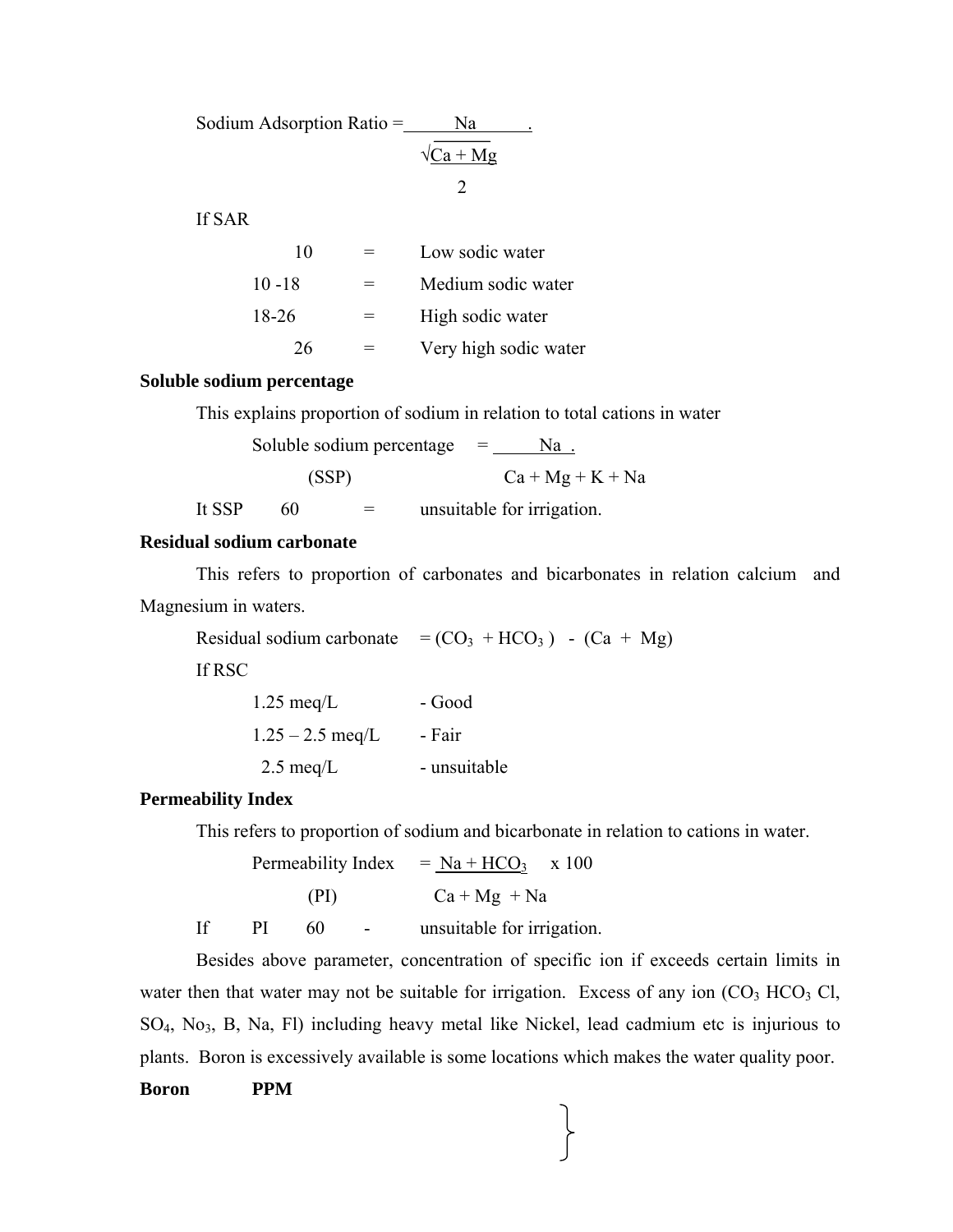|                 | 0.5                 | can be used for irrigation<br>Low B waters   |
|-----------------|---------------------|----------------------------------------------|
|                 | $0.5$ to 1          | Medium B waters                              |
|                 | $1.0$ to $2$        | High B waters - Resistant crops can be grown |
|                 | $2.0 \text{ to } 4$ | Very high B waters )<br>unsuitable           |
|                 | 4.0                 | Excessive B waters                           |
| <b>Fluorine</b> |                     |                                              |
|                 | I ppm               | Good                                         |

# 1ppm = Problematic

# **Management of poor quality waters**

# **Saline waters**

Various management techniques employed for saline soils can be followed to manage saline waters when used for irrigation.

# **Sodic waters**

Calculated quantities of gypsum added based on RSC along with irrigation waters to reduce the ill effect of sodicity on soil and plants. The techniques employed for soil sodicity can be followed.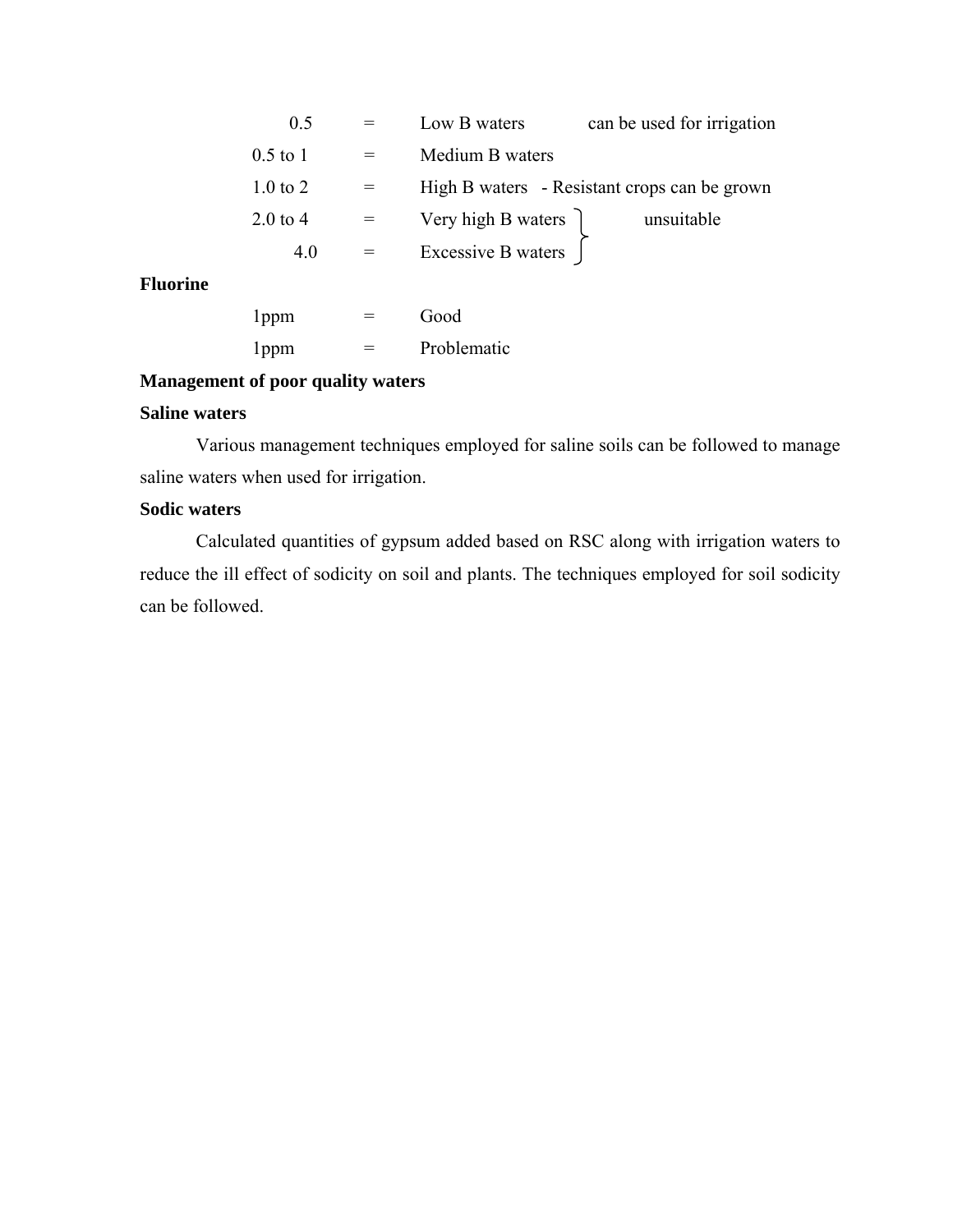#### **Remote sensing**

 Science and art that permits us to obtain information about an object or phenomenon or area through the analysis of data acquired by a sensing device without its being in contact with that object or phenomenon or area.

#### **Drawbacks of Traditional methods**

 Although first generation realistic and factual data can be collected through traditional ground survey methods, these techniques suffer from following drawbacks.

- Data collection can not be done throughout the year due to unfavourable weather conditions.
- Data collection from inaccessible areas is not possible.
- Date collection through traditional methods is time consuming and there is wide gap between data collection and its possible utilization.

#### **Advantages of Remote sensing**

- Remote sensing technique provide the synoptic view of large areas.
- The data are collected on a permanent basis.
- The data are an unbiased record of the objects.
- The data are amenable for multi-disciplinary use i.e. the same data can be used for studies in forestry, soil science, hydrology and geology.
- The process of data acquisition and analysis is faster
- Satellite data are received periodically and helps in updating the information and monitoring the changes at short intervals.
- This have unique capability of recording data in visible, as well as invisible parts of electromagnetic spectrum.

# **Basic processes of remote sensing**

The two basic processes involved are

- Data acquisition and
- Data analysis

The elements of the data acquisition process are energy sources, propagation of energy through the atmosphere, energy interaction with earth surface features, re-transmission of energy through the atmosphere, air borne and / or space borne sensors, resulting in the generation of sensor data in pictorial and / ori digital form. In short we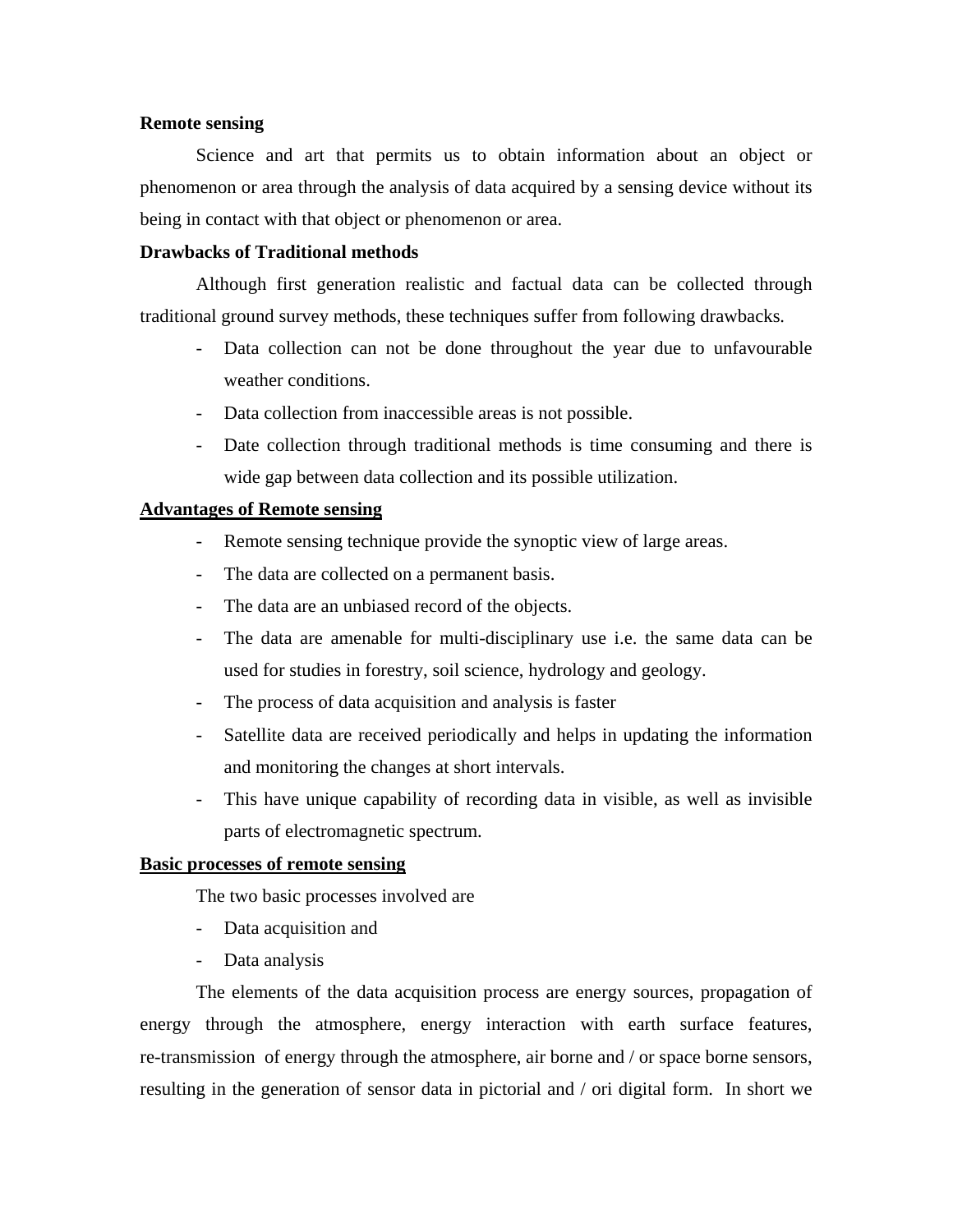use sensors to record variations in the way earth surface features reflect and emit electromagnetic energy.

 The data analysis process involves examining data using various viewing and interpretation devices to analyze pictorial data and / or a computer to analyse digital sensor data. Reference data about the resources being studied (such as soil maps, crop statistics and field check data) are used when and where available to aquist in the data analysis. With the aid of the reference data, the analysis extracts information about the type, extent, location and condition of the various resources over which the sensor data were collected. This information is then complied, generally in the form of hard copy maps and tables or as computer files that can be merged with other "layers" of information's in a geographic information system (GIS). Finally the information is presented to the users who apply it to their decisions –making process.

## **Energy sources and radiation principles**

 Visible light is only one of many forms of electromagnetic energy. Radio waves, heat, ultraviolet rays and X rays are other familiar forms. All this energy is inherently similar and radiates in accordance with basic wave theory.

 This theory describes electromagnetic energy is traveling in a harmonic, sinusoidal fashion at the "Velocity of light". The distance from one peak to the next is the wave length and the number of peaks passing a fixed point in space per unit time is the wave frequency.

Waves obey the general equation

 $C = v \lambda$ 

Where,

 $C =$  is essentially a constant (3 x 10<sup>8</sup> m/sec.) – Velocity of light

 $V = frequency$ 

 $\lambda$  = wave length.

 In remote sensing, it is most common to categorize electromagnetic waves by their wave length location within the electromagnetic spectrum. The most prevalent unit used to measure wave length along the spectrum is the micrometer  $(\mu m)$ . A micrometer equals to 1 x  $10^{-6}$ m.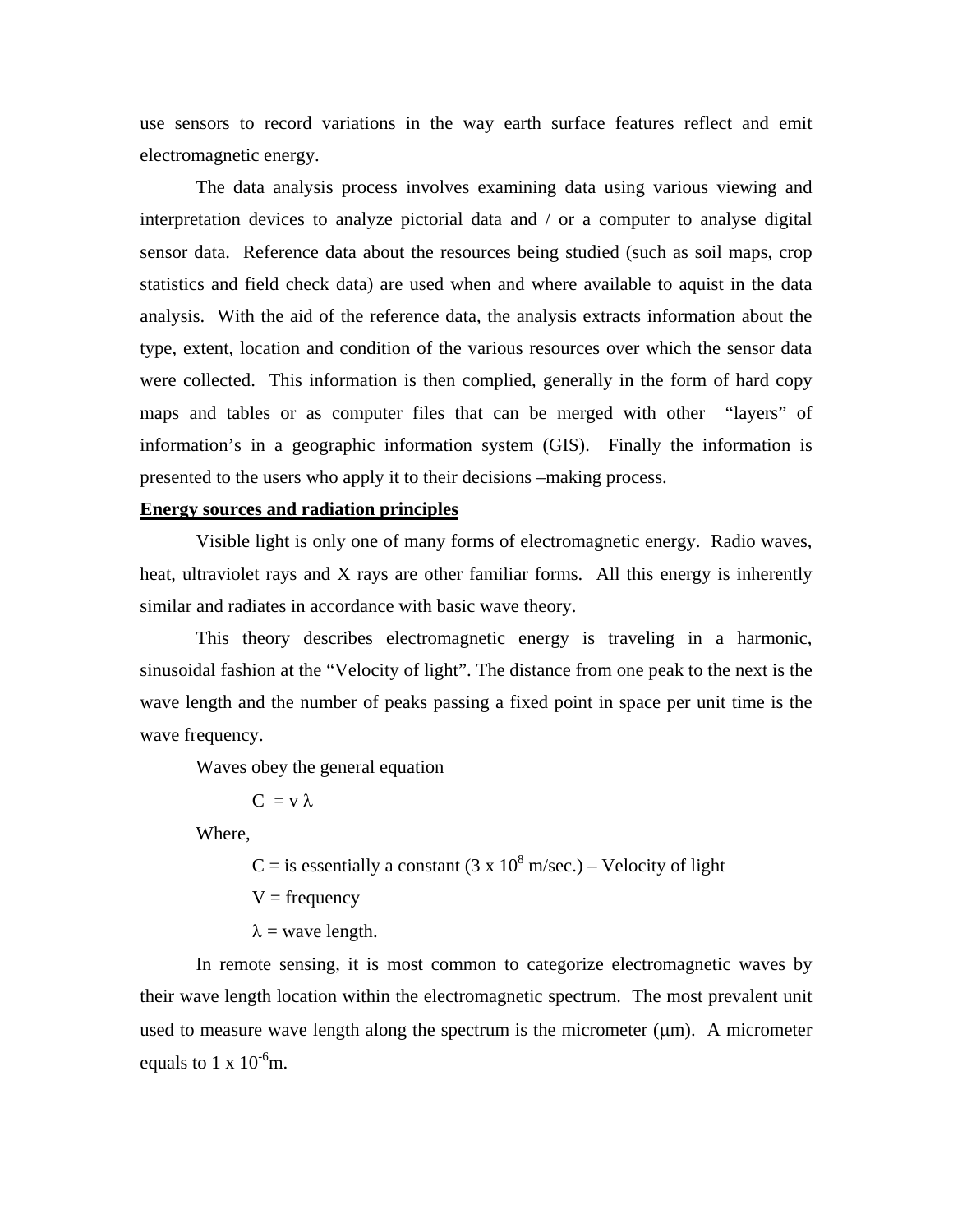# **Forms of electromagnetic energy**

|                            | (Wave length)                   |
|----------------------------|---------------------------------|
| Television and radio waves | $(> 30 \text{ cm})$             |
|                            | $(0.1 - 30 \text{ cm})$         |
|                            | $(7.0 - 15.0 \,\mathrm{\mu m})$ |
| Thermal infrared           | $(3.0 - 14.0 \,\mathrm{\mu m})$ |
|                            | $(1.3 - 3.0 \mu m)$             |
|                            | $(0.7 - 1.3 \mu m)$             |
|                            | $(0.4 - 0.7 \mu m)$             |
|                            |                                 |
|                            | up to $0.03 \mu m$              |
|                            |                                 |
|                            |                                 |

Most common sensing system operate in one or several of the visible, infrared or micro waves.

|          | Micro waves : RADAR, Scateriometer, Altimeter, Micro wave radiometer. |
|----------|-----------------------------------------------------------------------|
| IR range | : Spectrometers, Radiometers, polarimeters, laser based active        |
|          | sensing system.                                                       |

Visible : Mostly used for natural resource mapping.

Although many characteristics of electromagnetic radiation are most easily described by wave theory, another theory offers useful in lights into low electromagnetic energy interacts with matter. This theory (particle theory) suggests that electromagnetic radiation is composed of many discrete units called "Photons" of "quanta". The energy of a quantum is given by

$$
Q = h v
$$

Where,

 $Q =$  Energy of a quantum, Joules (J)

h = Planck's constant,  $6.626 \times 10^{-34}$  J sec.

$$
v = \text{frequency} (C = v \lambda \rightarrow V = \underline{C})
$$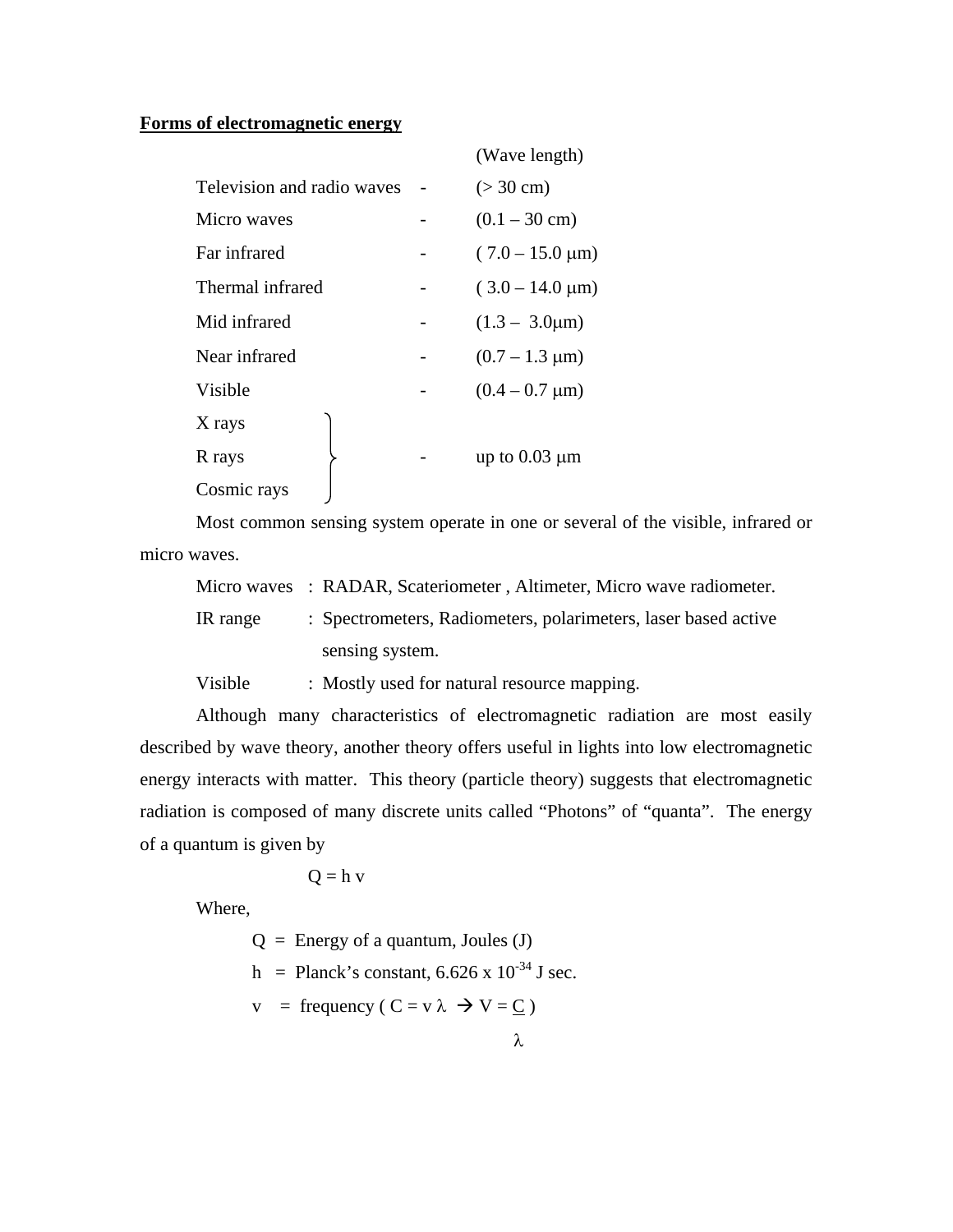By relating wave and quantum models of electromagnetic radiation behaviour by substituting C for V in the above equation.

$$
Q = \frac{hc}{\lambda}
$$

λ

∴ Quantum is inversely proportional to wave length. The longer the wave length involved the lower its energy content. This has important implications in remote sensing from the stand point that naturally emitted long wave length radiation, such as microwave emission from terrain features, is more difficult to sense than radiation of shorter wave lengths, such as emitted thermal IR energy.

 The sun is the most obvious source of electromagnetic radiation for remote sensing. However all matter at temperatures above absolute zero  $(0^{\circ} \text{ K or } -273^{\circ} \text{C})$ continuously emits electromagnetic radiation. Thus terrestrial objects are also source of radiation though it is of considerable different magnitude and spectral composition than that of the sun. Thus energy radiated by objects is a function of the surface temperature of the object. This property expressed by stefan – Boltzmann Law, which is

 $M = σ T<sup>4</sup>$ 

 $M =$ Total radiant existence from the surface of a material watts (w) m<sup>-2</sup>.

 $\sigma$  = Stefan – Boltzmann constant 5.6697 x 10<sup>-8</sup> (Wm<sup>-2</sup> °K<sup>-4</sup>)

 $T^4$  = Absolute temperature (ok) of the emitting material.

It is important to note that the total energy emitted from an object varies as  $T<sup>4</sup>$  and therefore increases very rapidly with increase in temperature.

#### **Energy interactions with earth surface features**

When electromagnetic energy is incident on any given earth surface feature, three fundamental energy interactions with the feature are possible. Various fractions of the energy incident on the element are reflected, absorbed and / or transmitted. Applying the principle of conservation of energy, the interrelationship between these three energy interactions are

EI (λ) =  $E_R(\lambda)$  +  $E_A(\lambda)$  +  $E_T(\lambda)$  $(Incident energy) = (Reflected) + (Absorbed) + (Transmitted)$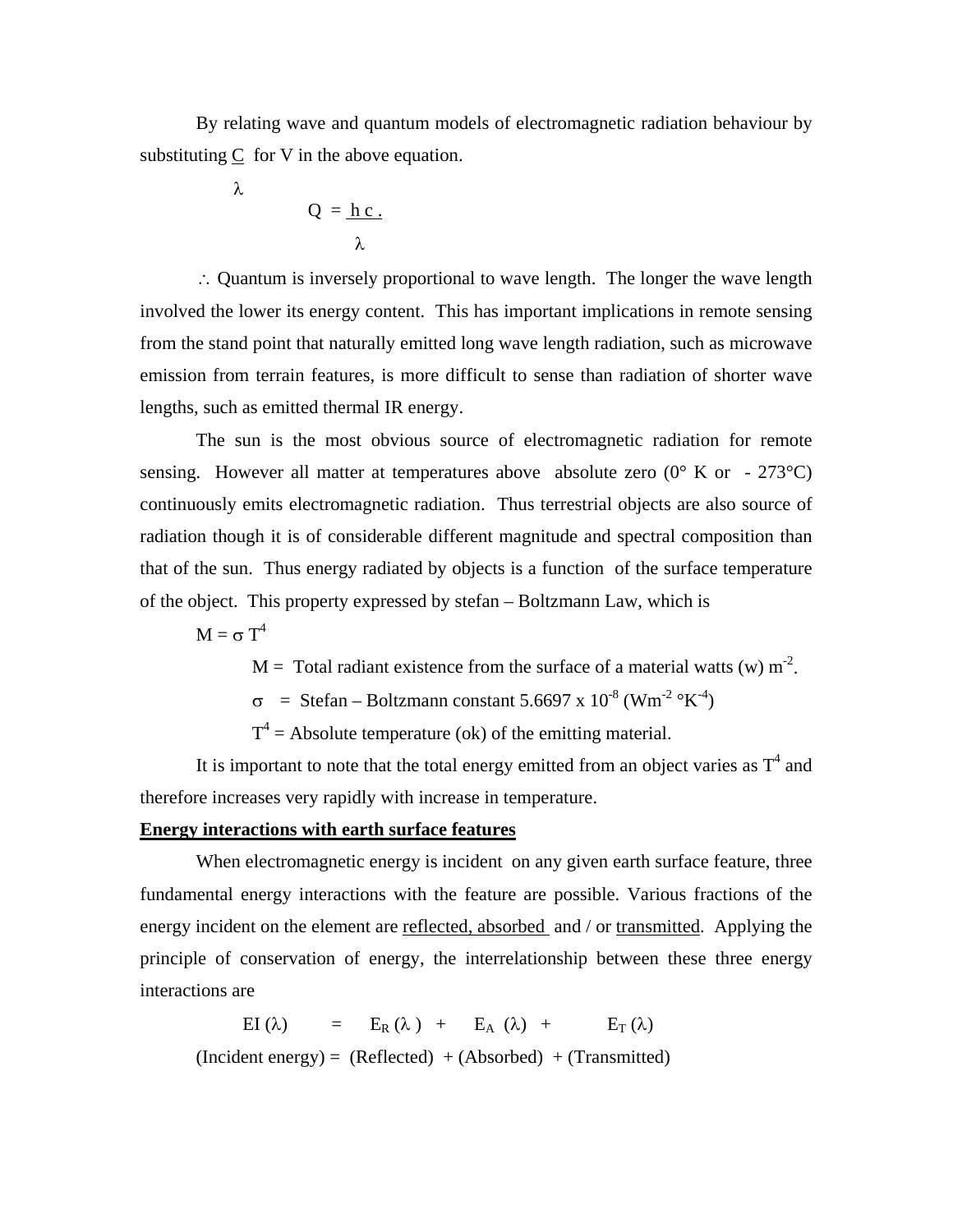The proportion of energy reflected, absorbed and transmitted varies with earth surface features. This depends on physical and chemical characteristics of features. Further proportion of ER, EA, ET vary at different wave lengths of electromagnetic radiation for a given feature. The above facts of electromagnetic spectrum and earth surface features responses to electromagnetic spectrum permits us to distinguish different features on an image / photography / digital data obtained.

### **Remote sensing –platforms**

 Platforms play a vital role in remote sense data acquisition. Platforms may be airborne or space borne depending upon the objects under study on earth surface as also on the sensors employed.

Air borne platforms: e.g. Balloons, Aircraft, rockets.

 Balloons: These are designed and used for specific projects. Though the use of balloons is commonly restricted by meteorological factors such as wind velocity, direction etc. their application in resource mapping has been significantly useful.

#### **Air craft**

 Air craft are commonly used as remote sensing platforms for obtaining aerial photographs. They are considered useful for regional coverage and large scale mapping. Flexibility of altitude in flying and data acquisition as per the need, is the added advantage. To use an air craft as a remote sensing platform, it is important that it should have maximum stability, free from vibration and oscillations and it should have the capacity to fly with  $\lambda$  uniform speed. In India, four types of aircraft are commonly used in acquiring aerial photography.

| Aircraft | <b>Minimum</b> speed | <b>Height ceiling</b> | <b>Flying agency</b> |
|----------|----------------------|-----------------------|----------------------|
|          | (km/hr)              | (m)                   |                      |
| Dakota   | 240                  | 6000-700              | <b>IAF/NRSA</b>      |
| Arro     | 600                  | 8000                  | <b>IAF</b>           |
| Cessna   | 350                  | 9000                  | <b>IAF</b>           |
| Canberra | 560                  | 5000                  | <b>IAF/NRSA</b>      |

IAF - Indian Air Craft

NRSA - National Remote Sensing Agency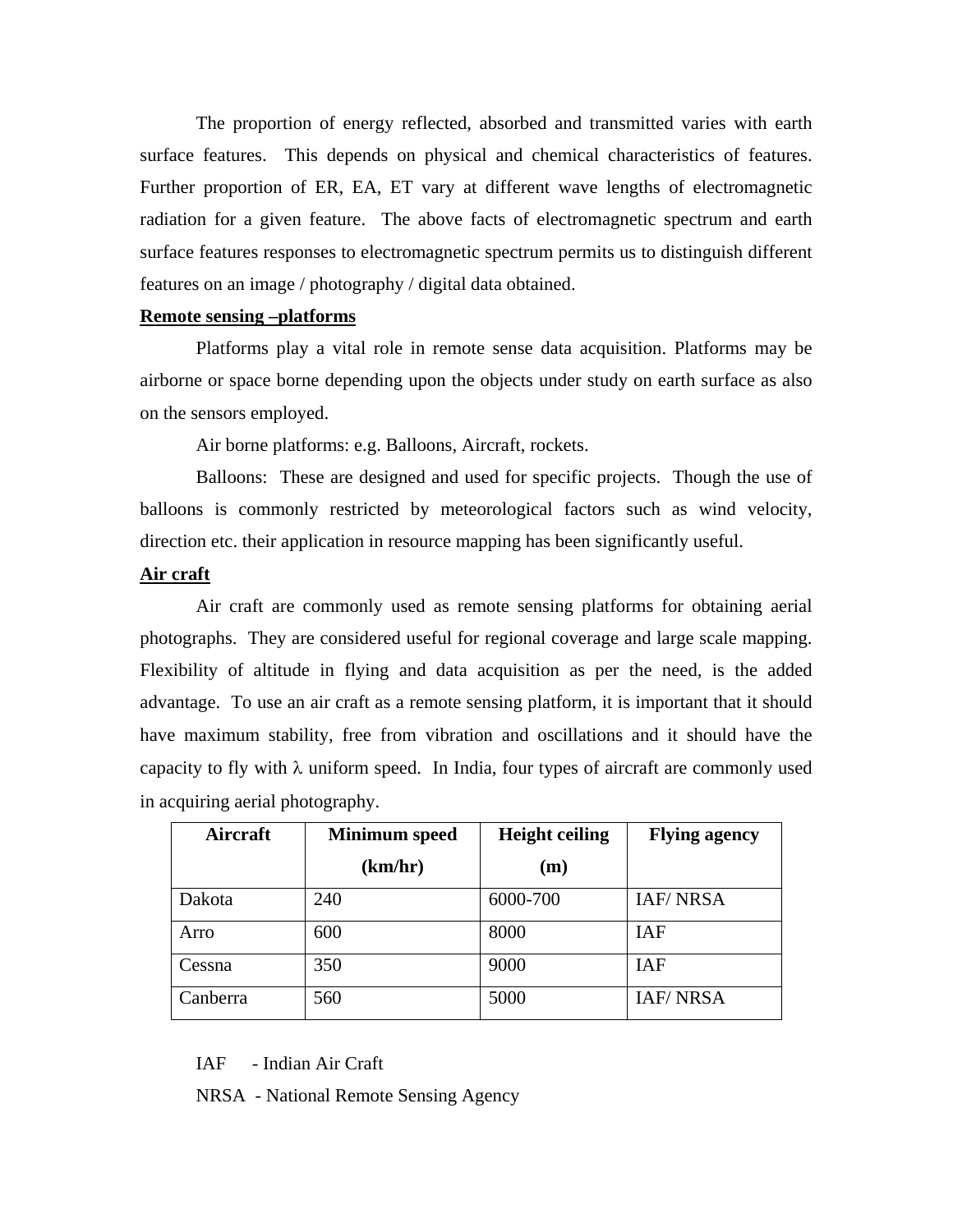However, non conventional aircraft, such as helicopters, drones and sail planes have also been used for low altitude photography, television photography etc.

# **Space borne platforms**

 Space borne platforms, i.e., satellites have proved to be of vital use in natural mapping, meteorological and communication applications. Satellites are free flying orbiting vehicles, whose motion is governed by the gravity, and atmosphere. The entire earth or any of it's designated portions can be suitably covered by these satellites at specified intervals. Synoptic coverage of the earth on a periodic basis is therefore of immense use in many applications, particularly the ones where change analysis is to be carried out. Such platforms are least affected by disturbances in the atmosphere and helpful in viewing extraterrestrial bodies.

 Broadly, satellites can be grouped under two categories, depending upon the types of orbits in which they move. They are

- 1. Geo-stationary satellites
- 2. Sun- synchronous satellites.

#### **Geo-stationary / earth synchronous satellites.**

 The orbit in which these satellites move is called geo-stationary or geosynchronous orbit. These satellites are placed in an orbit at a distance of 36,000km above the equator. At this altitude, the orbital speed of the satellite is same as that of earth's rotation speed and therefore, the is satellites appears to be stationary with respect to earth's movement. Such satellite cover the same area continuously over which they are flying, as well as their response of information transmission is rapid. However, the spatial resolution of the data produced is poor ( 1 km or more ). Hence geostationary satellites are mostly used for weather forecasting and communication purposes. GOES (USA) and INSAT (India) are the examples of geostationary satellites.

#### **Sun synchronous / polar/ Natural resources satellites**

 These satellites provide global coverage with high resolution. Such data is primarily used for applications in resource surveys and monitoring. They move is a low earth orbit at 800-1000km altitude over or near the north and south poles. The orbit is known as polar or sun synchronous orbit, coinciding with the plane of the sun i.e., the orbit remains in a constant plane relatively to the sun's position while the earth spins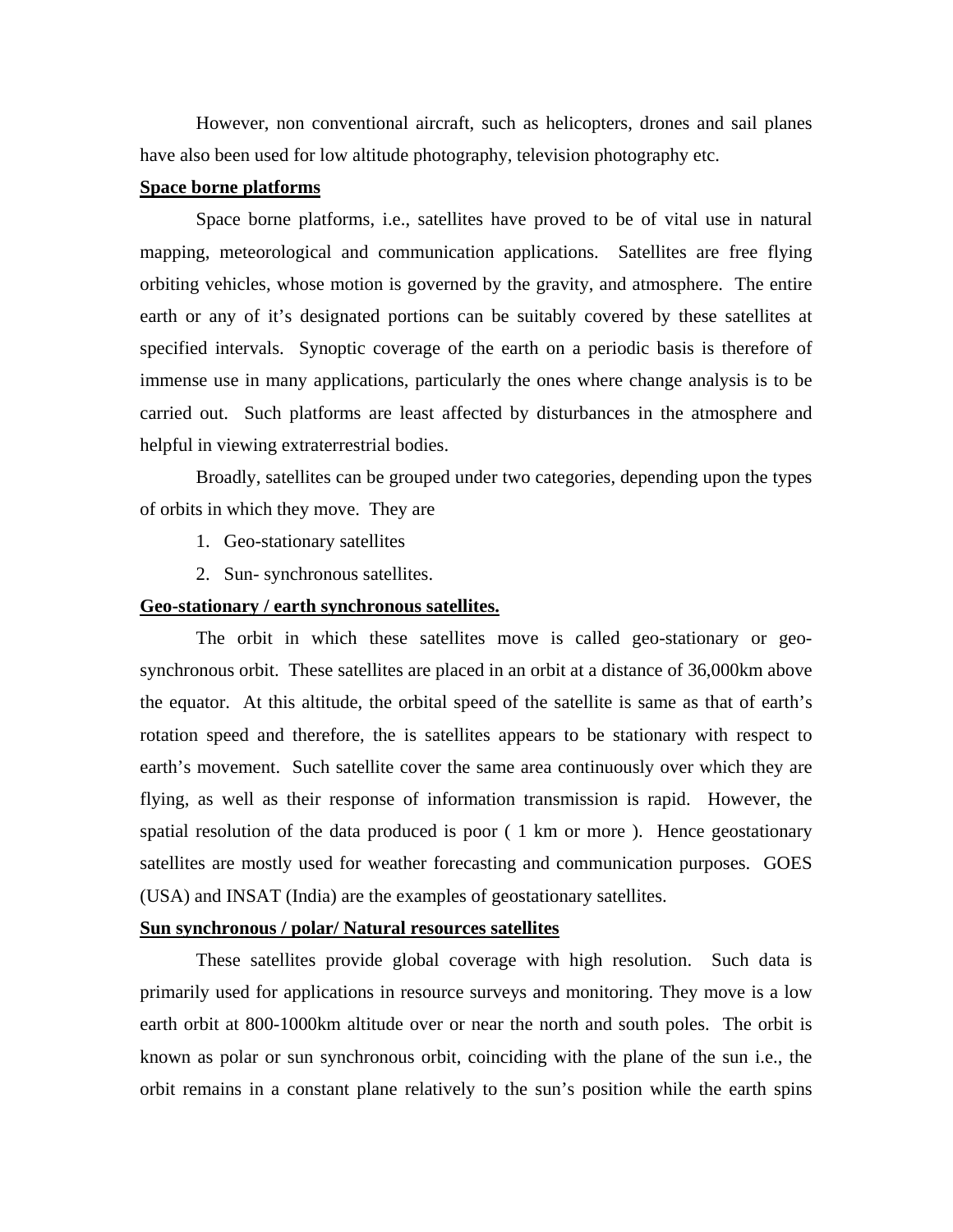below it. The sun synchronous satellites normally pass a particular place at the same local time after a regular interval of time, providing repetitive converge of the place. LANSAT (USA), SPOT (French) and IRS (India) series are grouped under this category.

#### **Sensors**

 A device that receives electromagnetic radiation from the objects on the earth surface. This sensor converts theses radiations into electrical signals and presents it in a form suitable for obtaining information about the land / earth resource as used by an information gathering systems. The specific parameters of sensors are

- 1. Spatial resolution.
- 2. Spectral resolution.
- 3. Radiometric resolution
- 4. Temporal resolution

# **Spatial resolution**

 The minimum detectable area on the ground by a detector placed on a sensor is called the spatial resolution. Simply it can also be defined as "Dimensions of the smallest object or minimum detectable area which can be resolved by the sensor". The "swath" is related features of spatial resolution and instantaneous field view of a detector (IFOV) of a sensor, which can be explained as the width of a strip of a terrain recorded by a sensor.

#### **Spectral resolution**

 The smallest amount of spectral change that can be detected by a sensor is called the spectral resolution. It is a function of the location and breath of the wave length region. The finner the spectral channels, the better is the spectral resolution and therefore, the satellite data recorded in the narrow spectral bands are extremely useful for natural resource survey and mapping.

#### **Radiometric resolution**

 The number of grey levels / values which a sensor can distinguish between completes black and white. The more the grey levels, the better the radiometric resolution. For example, in LANDSAT TM there are 256 grey levels (0 -255) and in IRS LISS-II the radiometric resolution is 128 (0 -127).

#### **Temporal resolution**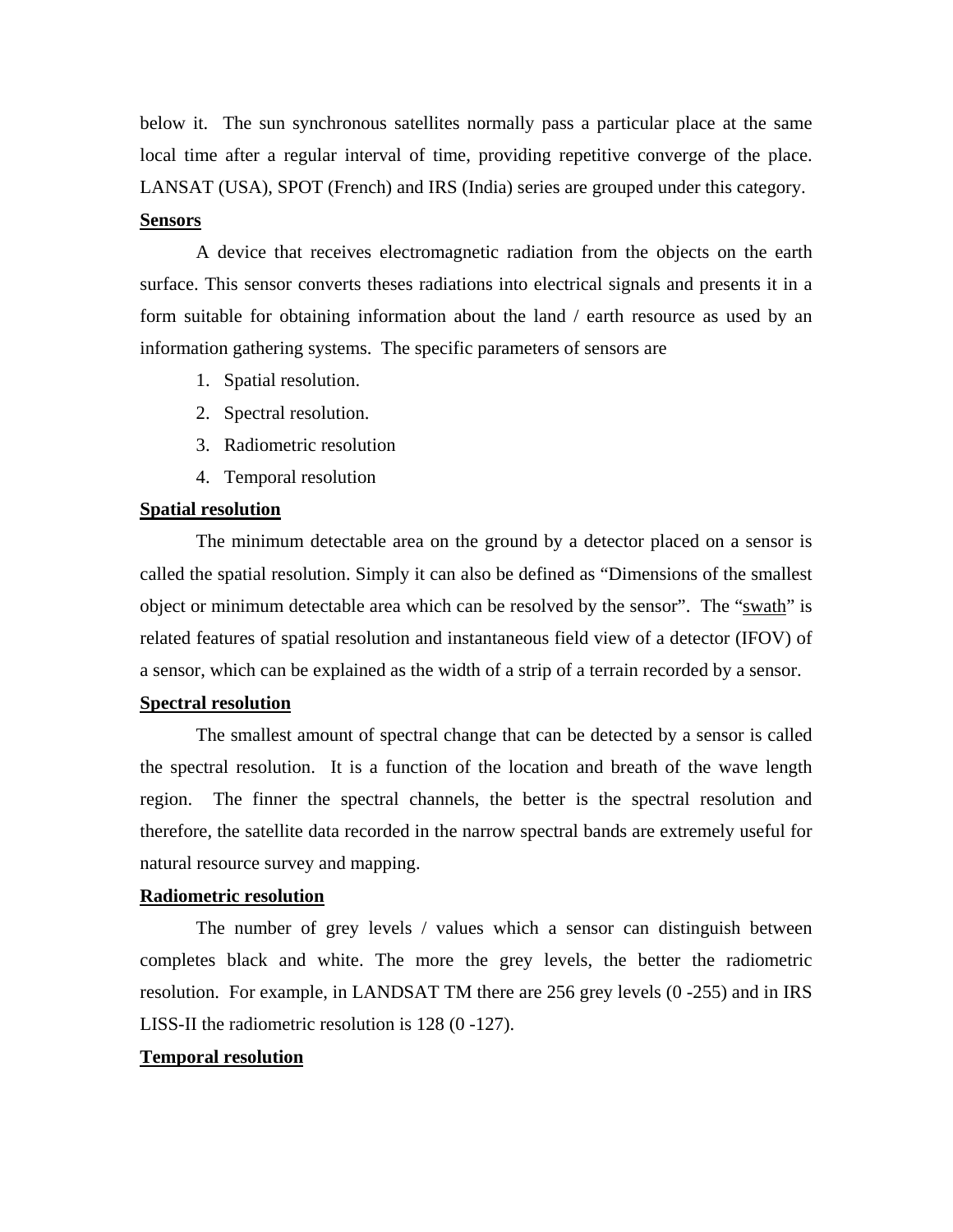The temporal resolution is characterized by the smaller period of repetitive coverage. For example, the resolution for LANDSAT is 18 days and for IRS 20 days, SPOT gives the best revisit time i.e. in four days, one particular area can be revisited.

 Sensors can be grouped, either on the basis of energy source or on the basis of wave bands employed. Based on energy sources, sensors are classified as follows

#### **1. Active sensor**

 An active sensor operates by emitting its own energy which is needed to detect the various phenomena (eg.: RADAR, Camera with flash gun)

### **2. Passive sensor**

 The operation of passive sensor is dependent on the existing sources of energy, like sun (eg.: Photographic systems, multi spectral scanners)

#### **Photographic cameras**

 The photographic system, having conventional camera with black and white photography, is the oldest and probably, so far the most widely used sensor for recording information about ground objects. Photographic cameras have been successfully used from aircraft, balloons and from manned and unmanned space craft. In this system the information is limited to size and shape, as the films used are sensitive only to visible region of spectrum (0.4.-0.7 cm). for infrared imagery, films with response extending upto 0.9 cm are available. The mid IR and thermal IR regions, which are of great interests, can not be covered with photographic cameras.

#### **Return Beam Vidicon (RBV):**

This is very similar to television camera. In such system, the ground image is formed by a fixed camera lens on a photosensitive semi transparent sheet. The image is created on this surface as electrical charge or potential. The television camera was the first electronic system which took images of earth from space. Earlier this was used in meteorological observations. Single and multispectral band systems available. The basic disadvantage of multispectral band system is the difficulty of registration in all the bands. Further limitations are include limited spectral response, low resolution, poor dynamic range, poor radiometric accuracy and geometric distortions. RBV is no more employed in any remote sensing system.

#### **Thermal system:**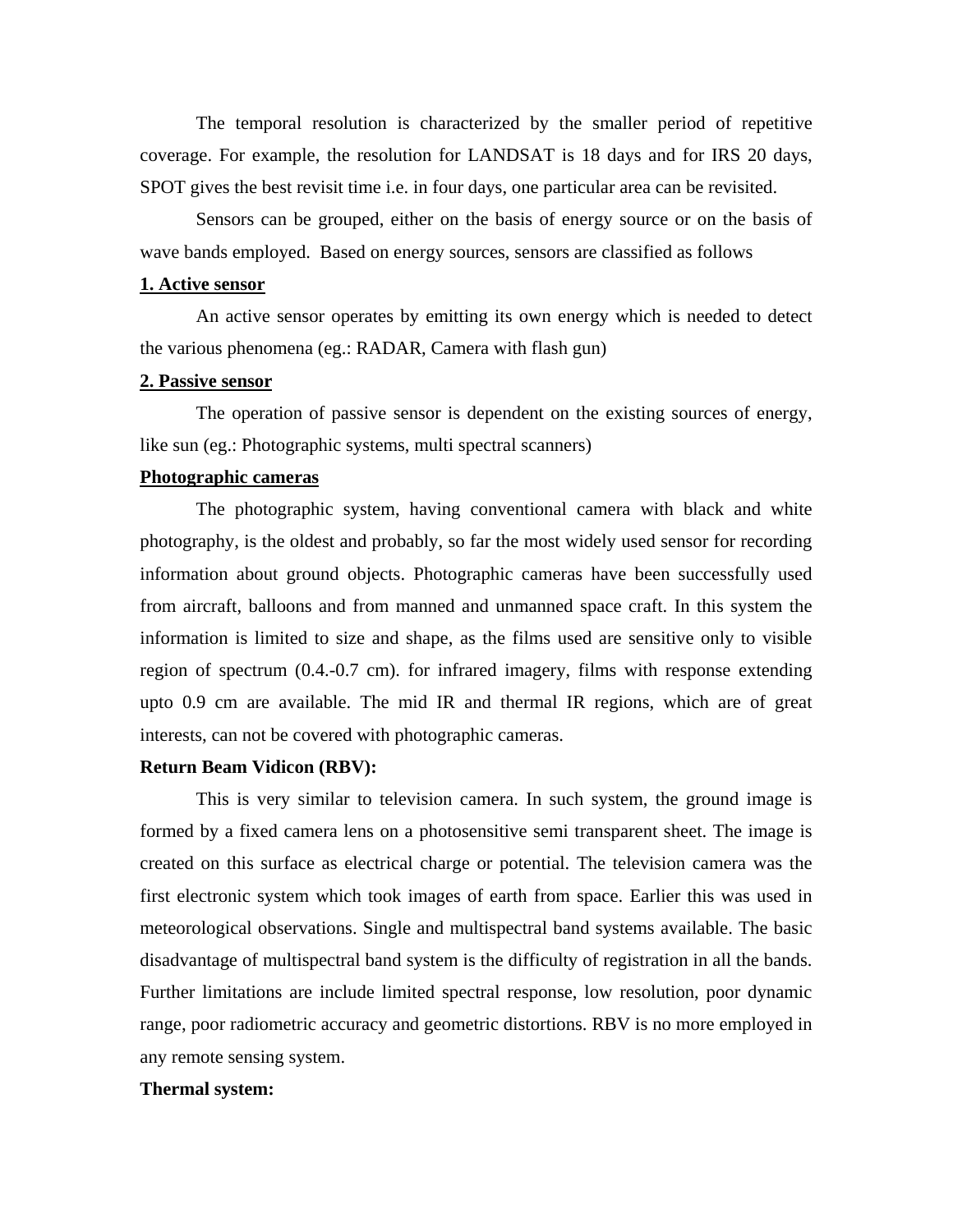Sensors which operate in infrared and a part of microwave region are called thermal sensors. These are based on the principle of Stefan- Boltmann Law of radiation and utilize the scanning method for recording electromagnetic energy. Thermal images are generally found to have large distortions.

#### **Optical-mechanical scanners:**

The limitations largely noticed with photographic and TV image in systems are overcome in optical-mechanical scanners, but they also have their own limitations. Such scanners have a combination of beam splitters and filters for spectral band selection. This imaging system has the advantage that any set of desired spectral bands can be selected with appropriate filters and detector combinations. The most widely used sensor in this category is the multi spectral scanner (MSS) on board LANDSAT series. MSS has four spectral bands convening from 0.5 to 1.1 cm region.

#### **Redar and microwave sensors:**

It's application to natural resources is considerably less developed as compared to visible and IR maize interpretations. Active microwave systems (also called radar system) map the terrain features by transmitting a series of microwave pulses and recording transmitting a series of microwave pulses and recording the strength and timing of echoes reflected from objects in the systems field of view. These system are much more complex because of the use of transmission, modulation and measurement of Doppler frequency. Microwaves sensors have distinct advantages because they are unaffected by atmosphere conditions, and are thus able to penetrate smoke, clouds, haze and snow. Under this system, plan position indicator (PPI) side looking airborne radar (SCAR) and synthetic aperture radar (SAR) can be grouped. These sensors are useful in temperate and cloudy tropical regions and find out real time of rainfall.

#### **Advanced Remote sensors:**

Some of the advanced remote sensors are Linear imaging and self scanning sensor (LISS) : These sensors use an array of solid state devices for scanning. The array may be made of photo-diodes, photo-transistors or charge coupled devices (CCDs).These sensor give a two dimensional picture.

 IRS service carry solid state scanner which in known as push-broom scanners. IRs IC carries LISS III camera, panchromatic camera (PAN) and wide field sensor (WiFS).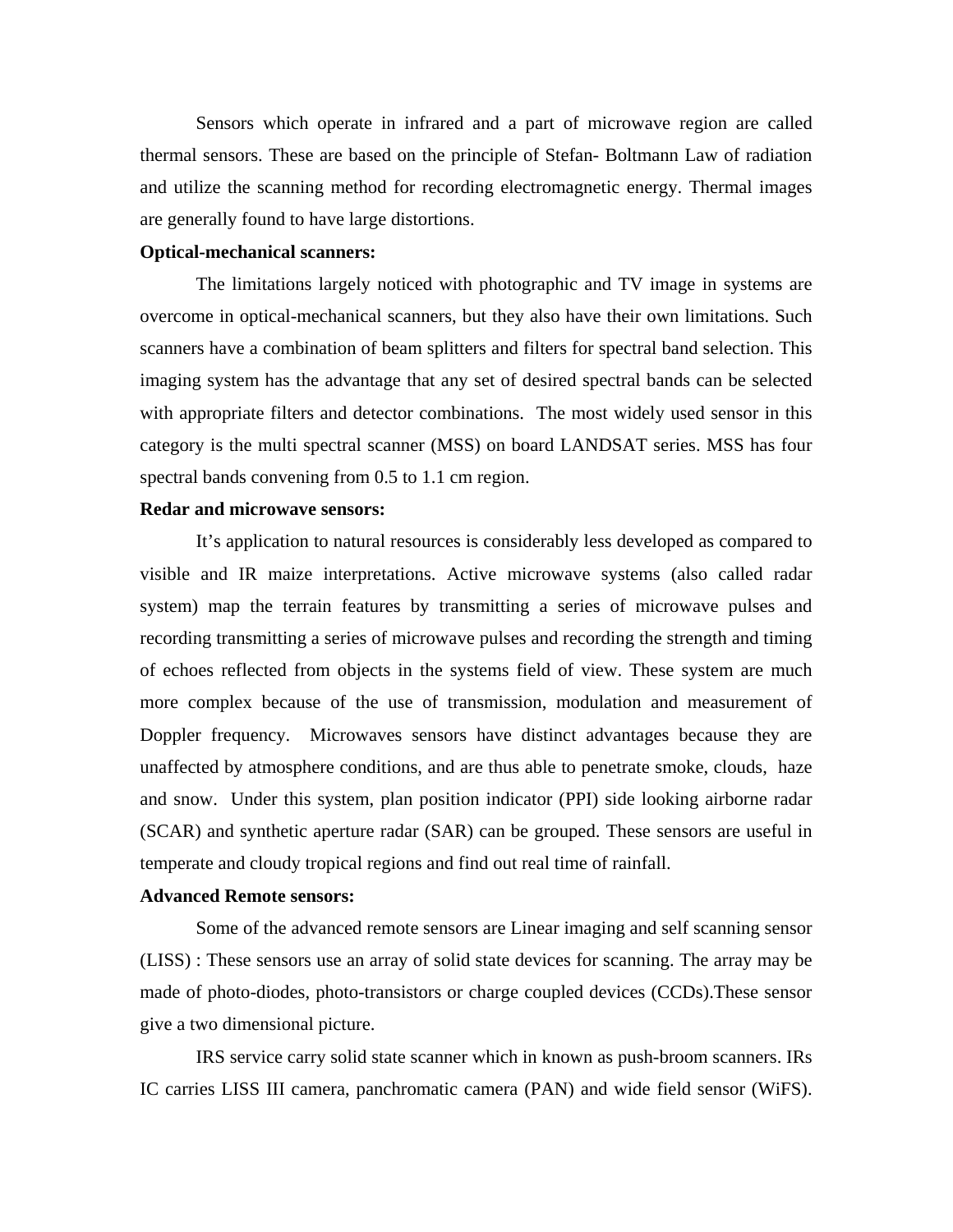The PAN has been designed to provide data with a spatial resolution of 5.8 m in stereo mode, with a ground surath of 70 km, where WiFS provides data in two spectral bands, with a spatial resolution of 188 m and a ground swath of 810 km.

The detection of electromagnetic energy can be performed either photographically or electronically. The process of photography uses chemical reactions on the surface of a light sensitive film to detect energy variations within a scene. Photography is reserved exclusively for image that wave detected as well as recorded on film. Photographic systems offer many advantages: They are relatively simple and in expensive and provide a high degree of spatial detail and geometric integrity.

 Electronic sensors generate an electrical signal that corresponds to the energy variations in the original scene. A familiar example of electronic sensor is a video camera. Although considerably more complex and expensive than photographic systems, electronic sensors offer the advantages of a broader spectral range of sensitivity, improved calibration potential, and the ability to electronically transmit data. Electronic sensor signals are generally recorded on to magnetic tupe. Subsequently, the signals may be converted into image form image is pictorial representation of image however a photographs.

#### **Aerial photographs:**

 Photography taken from the air with the camera pointing vertically or with an angle downwards at the time of exposure.

#### **Types / kinds of Aerial photographs:**

Based on deviation on optical axis of camera from vertical they are classified as

- 1. Vertical photography
- 2. Low oblique photography
- 3. High oblique photography

#### **Vertical photography;**

 The vertical photography are taken with frame cameras along flight lines with the optical axis of the camera vertical or heavly so at the time of exposure of the film. A small tilt generally less than  $2^{\circ}$  on an average and not more generally less than  $2^{\circ}$  on an average and not more than 3° for a single photography is generally permissible. Vertically photography is the only method of systematic coverage.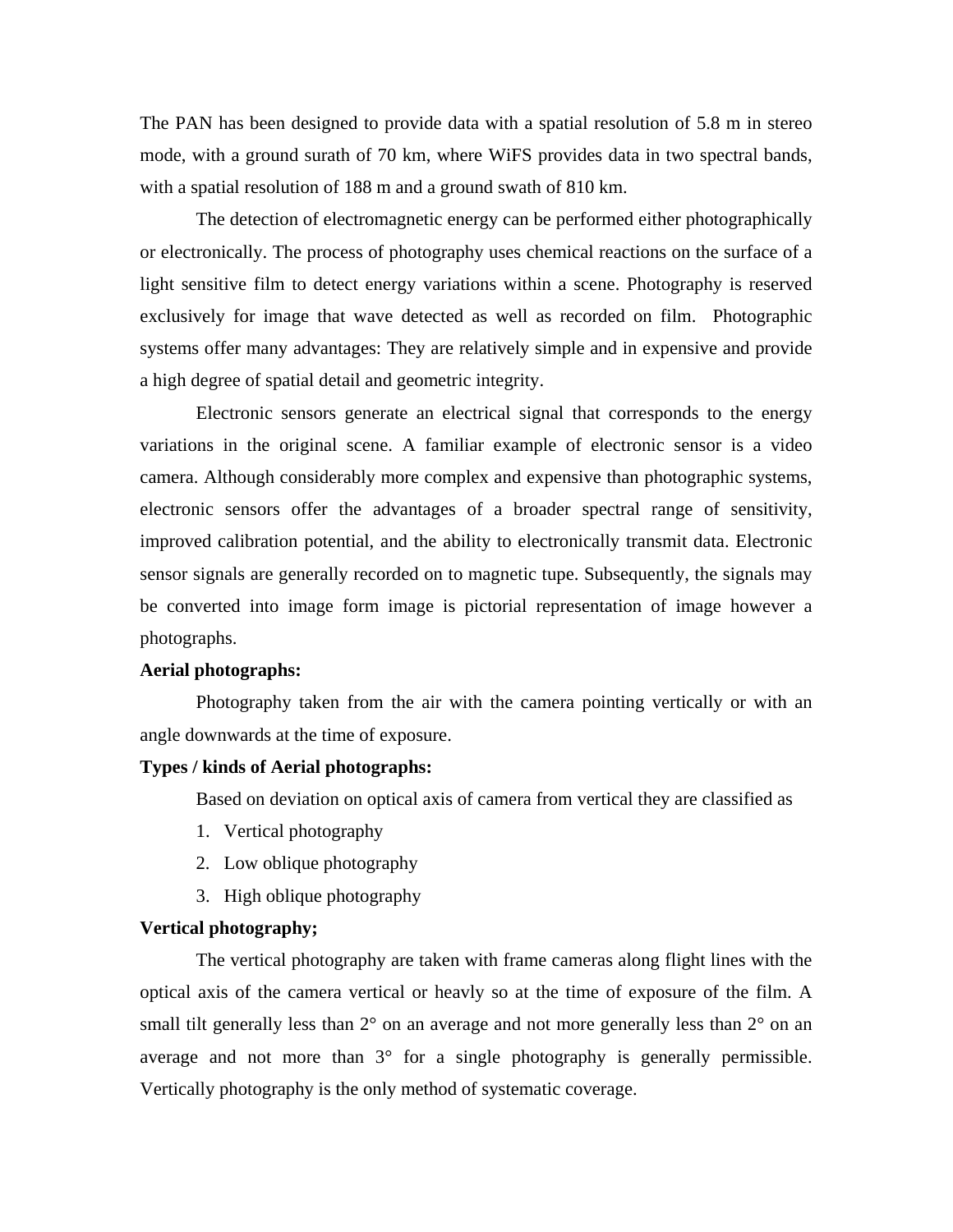### **Low oblique photography:**

Low oblique photography are taken with the optical axis of camera tilted at an angle less than 30° from the vertical. The horizon is not seen in the photo.

#### **High oblique photography:**

This is taken with optical axis of camera tilted at an angle of about  $60^{\circ}$  with the vertical. The horizon is visible in the photo.

 Based on the combination of cameras and lenses aerial photography are classified follows.

- 1. Single camera photography
- 2. Twin camera photography
- 3. Tricamera photography
- 4. Small camera photography
- 5. Continuous strip photography
- 6. Image motion compensation photography

#### **Singe camera photography:**

According to field of view photographs this can be further classified as normal angle, wide angle and super wide angle.

#### **Twin camera photography;**

Two cameras are used to take aerial photographs. These cameras are combined in two ways. They are Traverse twin camera and convergent twin camera photography. By using convergent cameras, successive pair of photography. By using convergent cameras, successive pair of photographs of 100% overlap can be obtained. Maps of wish accuracy are prepared by these photographs.

#### **Tricamera photography:**

Photography is taken with three cameras equipped with wide angle sensor mounted on a rigid frame.

#### **Small camera photography:**

Photography taken from 35 mm or 70 mm camera which are small and light is called small camera photography. This photography is mainly used for reconnaissance purposes.

#### **Continuous strip photography:**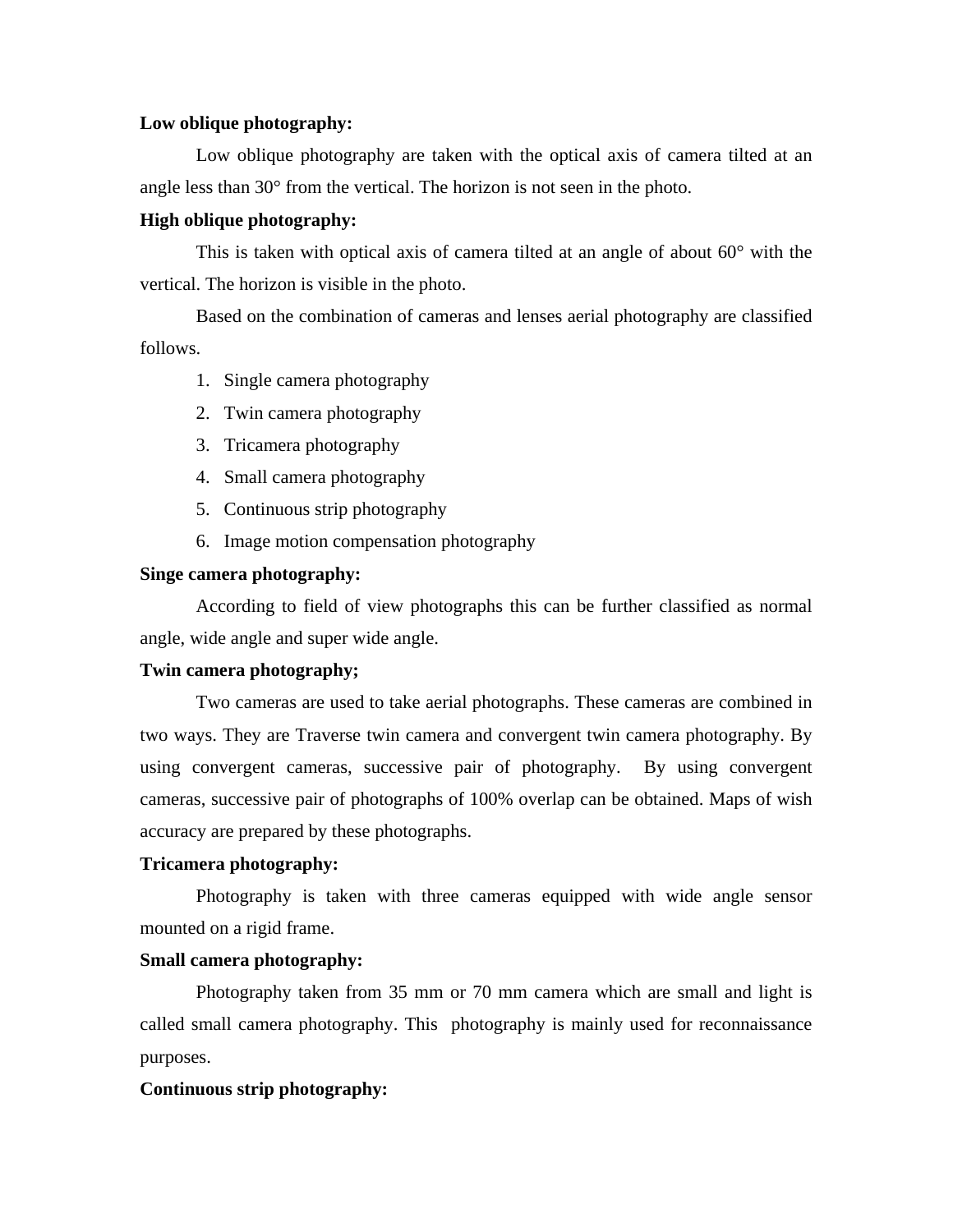In strip cameras film is moved in the focal plane of camera behind a slit and the shutter is open all the time. The photography is continuous and hence no film is wasted and is used in large scale mapping.

#### **Scale of photography**

|    |                  | <b>Scale</b>             | <b>Utility</b>                       |
|----|------------------|--------------------------|--------------------------------------|
| 1. | Very large scale | $1:10,000$ and larger    | Logging planning                     |
|    |                  |                          | Road alignment                       |
|    |                  |                          | Diseases damage survey wild life     |
|    |                  |                          | management                           |
| 2. | Large scale      | $1:10,000$ to 1,20,000   | Detailed inventory and working       |
|    |                  |                          | plane maps                           |
| 3. | Medium scale     | $1:20,000$ to $1,40,000$ | Selection of site for afforestation, |
|    |                  |                          | pasture.                             |
| 4. | Small scale      | $1:40,000$ and smaller   | Broad land are survey.               |

 Aerial photographys are available with surveyor general of India, Dehradun, It can also be obtained from Directorate of survey (Air), New Delhi. Satellite data can be obtained from National Remote sensing Agency, Hyderabad.

# **Satellite Remote Sensing:**

 Remote sensing data in unique in it is ability to provide a synoptic view of large areas and the capability to repetitively cover the same area after a regular interval. The data provides information for a variety of applications, such as agriculture, forestry, soil mapping, urban sprawl, geology and hydrology.

#### **Kinds / Forms of satellite data:**

# **Space photographs:**

These include metric and not metric black and white, Colour and infrared (dipositive and negative) mosaics and orthophotographs.

# **Satellite images :**

These include films, paper prints false colour composite (FCC), computer compatable tape (CCT), compact disks (CD) and floppies.

 The above products are prepared from the data collected by the following satellites.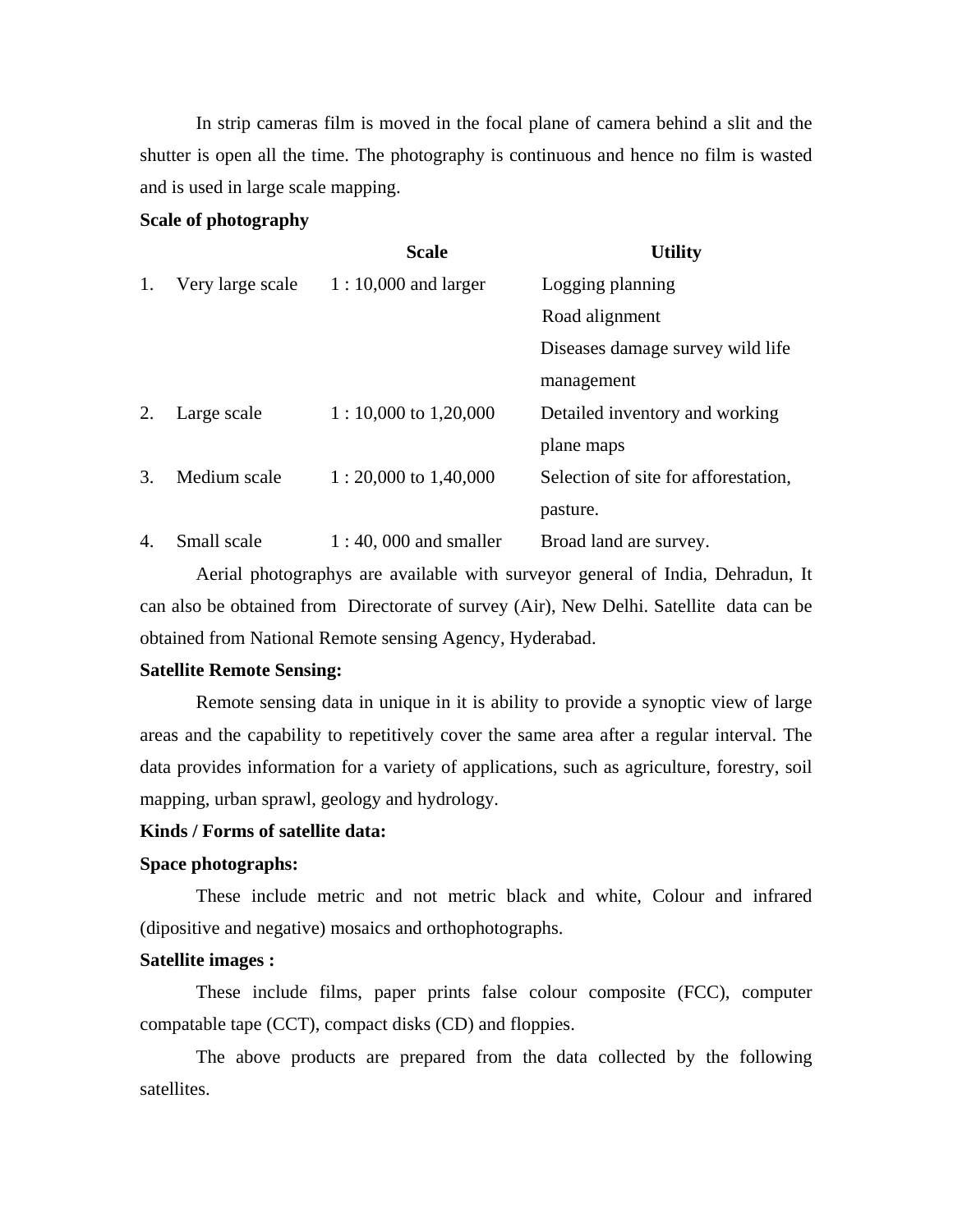LANDSAT – Multispectral scanner & Thematic mapper (MSS  $\&$  TM) (USA)

SPOT – High Resolution visible (HRV)

IRS – Linear Imaging Self Scanner I, II & III (LISS)

(India)

### **Orthophotographs:**

They are photomaps. Like map they have one scale and like photographs they show the terrain in actual detail.

#### **Aerial mosaics:**

Aerial mosaics is an assemblaze of aerial photographs, the edges of which are cut and matched to show a single large view of the terrain.

# **Controlled mosaic:**

Controlled mosaic is assembled from rectified photographs. The assembly is fitted to plotted controlled points as the rectified photos have a constant scale.

# **Uncontrolled mosaics :**

Uncontrolled mosaics are assembled by matching the corresponding image on adjunct photos. The mosaic have no horizontal control.

#### **Semi controlled mosaics :**

Semi controlled mosaics are assembled to a common scale without ground control. It does not use rectified photos but the photos are brought to the scale of map by enlarging or reducing the scale.

#### **Remote sensing satellites:**

- 1. LANDSAT Series : 1,2,3,4,5,6 and 7
- 2. SPOT : 1,2,3
- 3. IRS : Bhaskara 1,2 IRS 1 A/1 B/ 1 C/ 1 D, IRS P2/P3/P4 etc.

Geostationary satellites of India used for meteorological and communication purposes are

$$
INSAT - 1 A/1 B/1 C/1 D
$$

- 2 A / 2 B / 2 C/ 2 D/ 2 E etc.

#### **Remote sensing Institutes in India:**

 NRSA, Hyderabad : is mainly responsible for acquisition, processing and dissemination of satellite /aerial data processing and dissemination of satellite /aerial data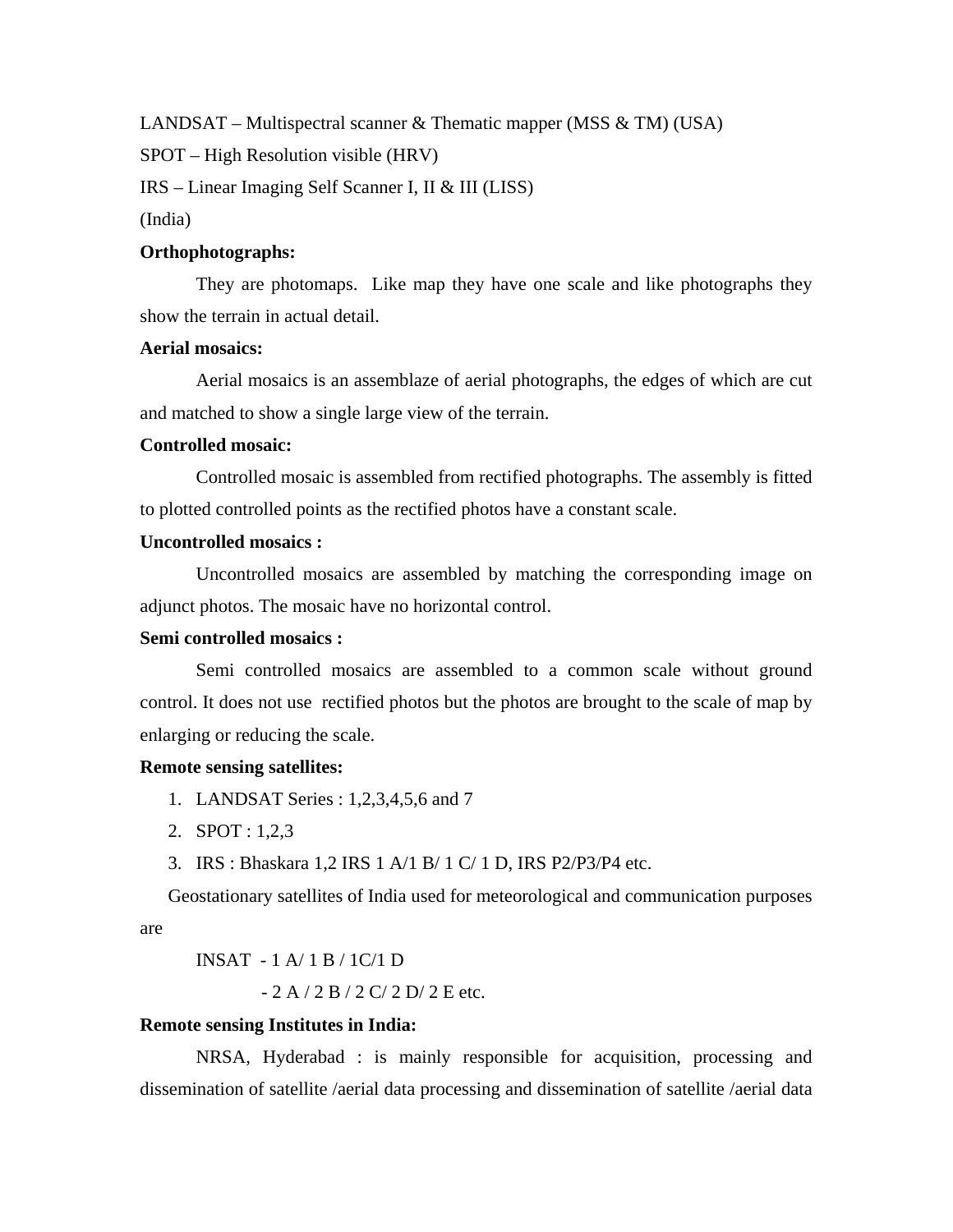and training the personnel in various application techniques. The space application centre (SAC), Ahamedabad and the Indian Space Research Organisation (ISRO), Bangalore are mainly responsible for the design and launching of sensors and platforms, including statellite launch vehicles. The National Natural Resource Management System (NNRMS) and Natural Resources Information system (NRIS) as well as a chain of Regional Remote Sensing Service Centres (RRSSCs) and State Remote Sensing Application Centres (SRSACs) provide operational resource survey service to the users using modern remote sensing techniques.

#### **Stereovision**

 When a person with normal vision in both the eyes views the object, the two eyes which are separated by a distance look at it from two different angles simultaneously and two different impressions of the object are formed. Brain fuses these two impressions and a three dimensional impression of an object is obtained. This property of eyes to see the objects in three dimension is know as stereovision. In the same manner it is possible to get a three dimensional impression of the terrain by looking at two photographs of the terrain taken from two different points. For this purpose the photos must fulfill the following conditions.

| <b>Satellite</b>  | Launch | <b>Instruments</b> | <b>Spatial</b>    | <b>Swath</b>    | <b>Repeat</b> |
|-------------------|--------|--------------------|-------------------|-----------------|---------------|
|                   |        |                    |                   |                 | coverage      |
| IRS 1 A           | 1998   | $LISS-I$           | $72.5 \text{ m}$  | 148 km          | 22 days       |
|                   |        | Multispectral      |                   |                 |               |
|                   |        | LISS-II            | 36.25m            | 74 km           |               |
|                   |        | Multispectral      |                   |                 |               |
| IRS 1B            | 1991   | LISS-I             | $72.5 \text{ m}$  | 48 km           | 22 days       |
|                   |        | Multispectral      |                   |                 |               |
|                   |        | LISS-II            | $36.25 \text{ m}$ | 74 km           |               |
|                   |        | Multispectral      |                   |                 |               |
| IRS <sub>P2</sub> | 1994   | $LISS - II$        | $32 \times 37$ m  | $67 \text{ km}$ | 24 days       |
|                   |        | Multispectral      |                   |                 |               |
| IRS 1C            | 1995   | LISS-III           | $23.5 \text{ m}$  | 142 km          | 24 days       |
|                   |        | Multispectral      | <b>VNIR</b>       |                 |               |

**Table 2.5 The IRS satellite constellation (NRSA, 1995)**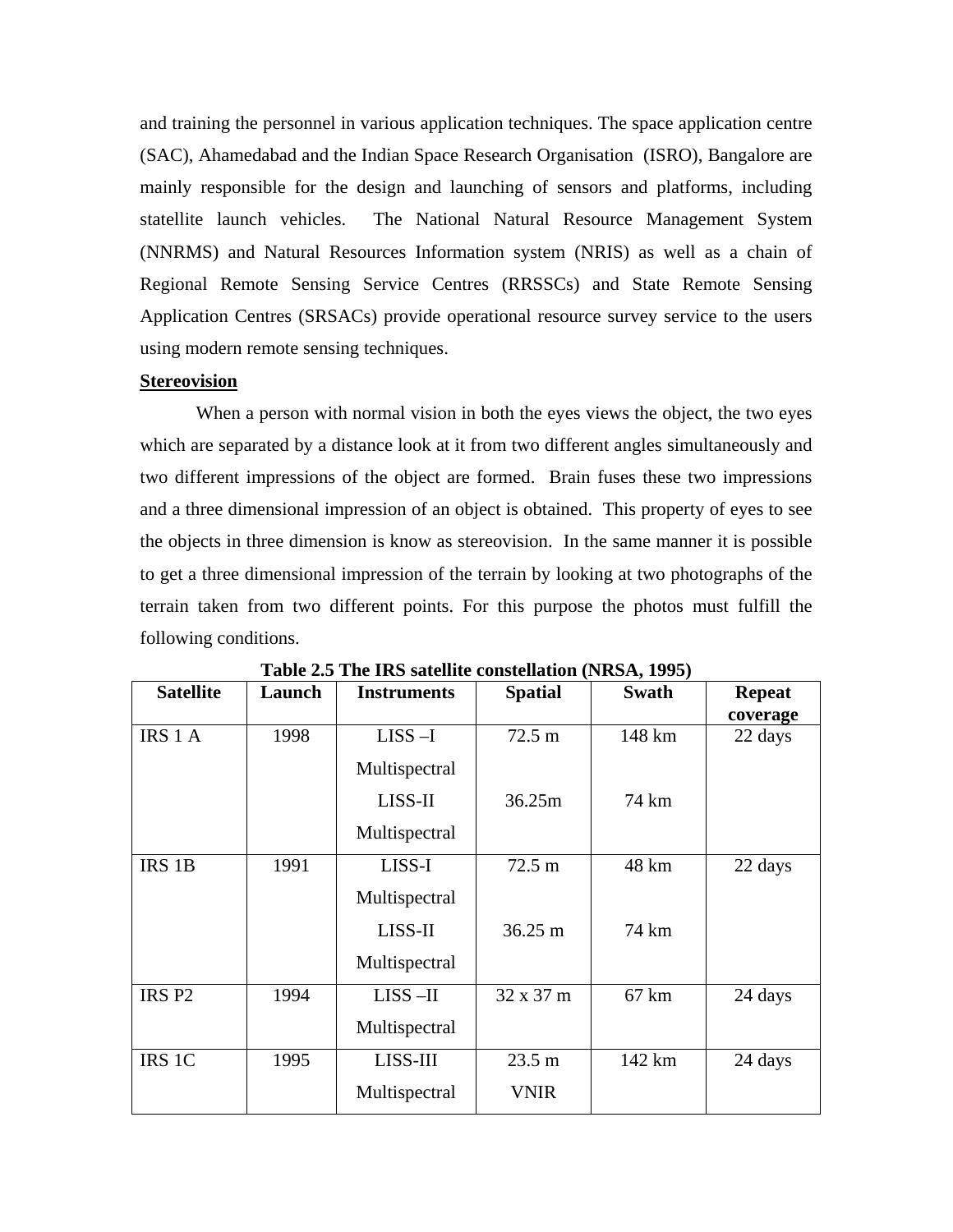|                   |      | WiFS Wide-    |                    | 148 km  | 5 days                   |
|-------------------|------|---------------|--------------------|---------|--------------------------|
|                   |      | Field         | $70.5 \text{ m}$   | 774 km  | 5 days                   |
|                   |      | Panchromatic  | <b>SWIR</b>        | 70 km   |                          |
|                   |      |               | 188 m              |         |                          |
| IRS <sub>P3</sub> | 1996 | MOS-A         | $2.5 \times 2.5$ m | 248 km  | $\overline{\phantom{0}}$ |
|                   |      | MOS-B         | 720 x 580 m        | 248 km  |                          |
|                   |      | MOS-C         | 1 x 0.7 km         | 248 km  |                          |
|                   |      | <b>WiFS</b>   | 188 m              | 774 km  | 5 days                   |
|                   |      | X-ray         |                    |         |                          |
|                   |      | Astronomy     |                    |         |                          |
|                   |      | payload       |                    |         |                          |
| IRS 1D            | 1997 | LISS-III      | 23.5 m             | 142 km  | 24 days                  |
|                   |      | Multispectral | <b>VNIR</b>        | 148 km  | 5 days                   |
|                   |      | WiFS Wide-    | $70.5 \text{ m}$   | 774 km  | 5 days                   |
|                   |      | Field         | <b>SWIR</b>        | 70 km   |                          |
|                   |      | Panchromatic  | 188 m              |         |                          |
|                   |      |               | < 10m              |         |                          |
| IRS <sub>P4</sub> | 1999 | Ocean Color   | 12 bits            | 1420 km | 2 days                   |
|                   |      | Monitor       |                    |         |                          |
|                   |      | Mulifrequency | 120 m/80m/         |         |                          |
|                   |      | Scanning      | 40m/40/m           |         |                          |
|                   |      | Microwave     |                    |         |                          |
|                   |      | Radiometer    |                    |         |                          |

- The same scene should be covered in both the photographs ie. The photographs should have an overlap and it is in this portion of photographs that the stereovision will be possible.
- The scale of two photographs should be approximately the same.
- The camera axis at the time of exposure must be approximately in the same plane.
- The ratio of distance between the two camera stations and flying height must have an appropriate value. The ideal value is 0.25. However, values upto 2 can be used.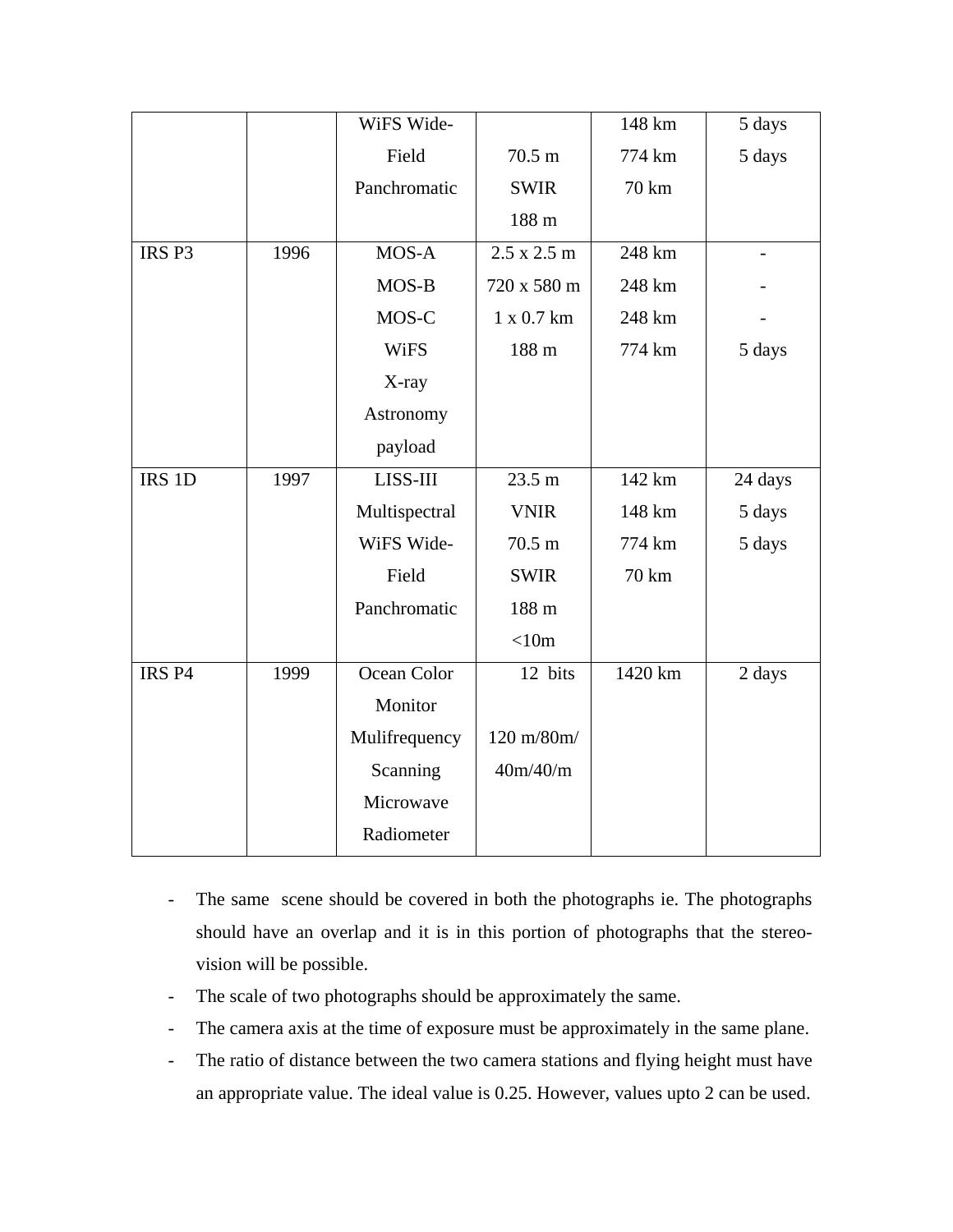#### **Stereoscopes:**

#### **Lens stereoscope:**

They are portable and comparatively in expensive. Most are small instruments with folding legs. The lens spacing can usually be adapted from about 45 to 75 mm to accommodate individual eye spacings. Lens magnification is typically 2 power. It is not possible to view entire 240 mm aerial photographs without raising the edge of one of the photos.

#### **Mirror stereoscopes:**

Use a combination of prisms and mirrors to separate the lines of sight from each of the viewers eyes. The distance between the wing mirrors much greater than eyepiece spacing so that a pair of 240 mm air photos can be viewed earily. Such stereoscopes typically have little or no magnification. Binoculars can be fitted to provide a magnification of 2 to 4 power.

#### **Scanning mirror stereoscopes:**

This can be used with 1.5 to 4.5 power magnification and has a built in provision for moving the field of view across the entire stereo overlap area of the photos without moving either the photos or the stereoscopes.

#### **Zoom stereoscope:**

This has a continuously variable magnification of 2.5 to 10 power. They are expensive precision instruments, typically with a high lens resolution.

#### **Light table zoom stereoscope:**

This has a provision of light source attached to zoom stereoscope for better viewing of colour infrared film transparencies.

# **Air photographs/satellite image interpretation:**

The success in interpretation depends on the following.

- Training and experience of the interpreter
- Nature of the object being interpreted and
- The quality of the product used for interpretation.

# **Basic characteristics of features used in Inter pretation:**

**Shape:**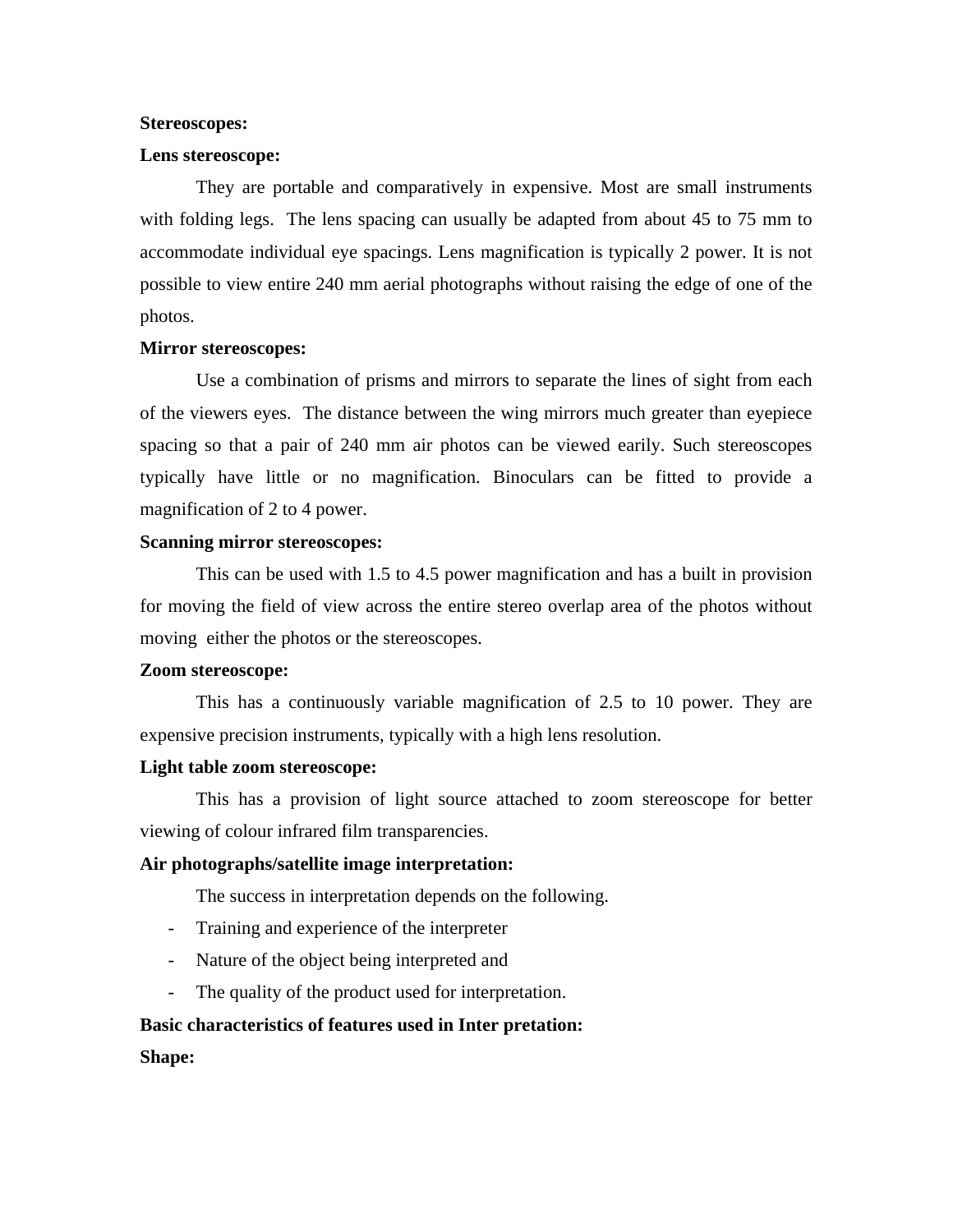It refers to general form, configuration, or outline of the individual objects. Numerous components of environment can be identified with reasonable certainty, merely by their shapes or forms. This is true for both the naturl features (e.g. Geological structures) as well as man made objects (e.g.) different type of industrial plants and buildings.

# **Size:**

The size of an object is one of the most useful clues in the possible identification. Objects can easily be picked up from photos if the scale is large. An irrigation ditch and an anti tank ditch are very much alike except in size, and simple measurement may be sufficient to make the identification.

# **Pattern:**

Repetitive arrangements of both natural and cultural features are quite common. Patterns are clearly visible on images and also capture many small but significant patters which might be overlooked by the ground observer. Cultural features are conspicuous because they consist of straight lines or regular configurations. A road and railway like may look much alike in a photography/imagery, but an interpreter can separate them by the slight configurations required by their function. For example, a road may have fairly steep grades, sharp curves and many intersections while a railway has gentle grades, wide curves and few intersections.

#### **Shadow:**

It defines outline of an object and its length may help to estimate its height as well as elevational out line of an object. Shadows are especially useful in geomorphological studies where micro relief features may be easier to detect under conditions of low angle solar illumination than when the sun is high the sky.

#### **Tone or color:**

Tone refers to the colour or relative brightness of objects in aerial data. Different objects emits or reflect different wavelengths and intensities of radiant energy. Such differences may be recorded as variations of pictures tone, colour or density. In black and white images, the tone varies from light grey to dark. The terms light, medium and dark are used to describe the variations in tone.

#### **Texture:**